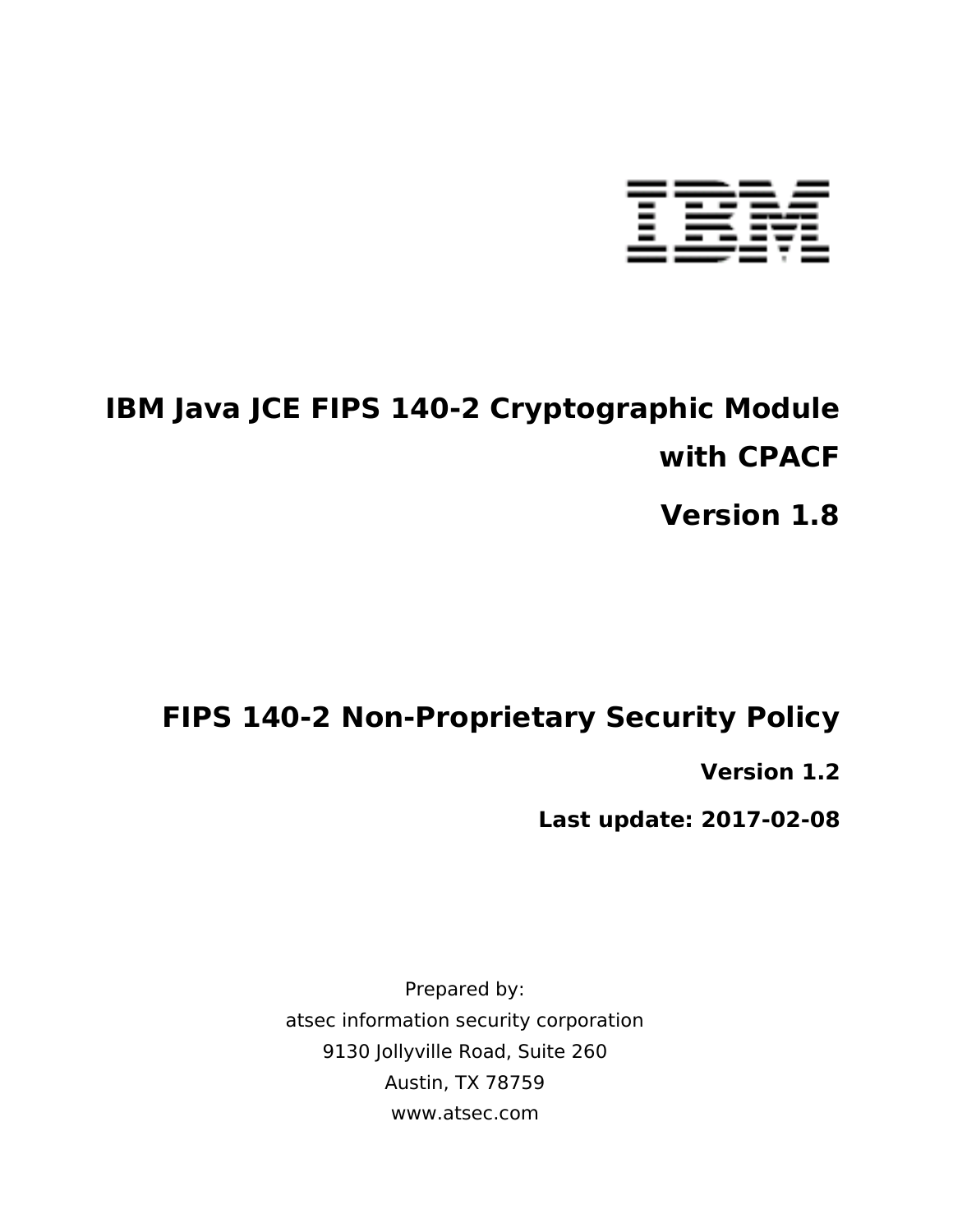## **Table of Contents**

| 1.   |        |  |  |  |
|------|--------|--|--|--|
| 2.   |        |  |  |  |
|      | 2.1.   |  |  |  |
|      | 2.2.   |  |  |  |
|      | 2.3.   |  |  |  |
| 3.   |        |  |  |  |
| 4.   |        |  |  |  |
|      | 4.1.   |  |  |  |
|      | 4.2.   |  |  |  |
|      | 4.3.   |  |  |  |
| 5.   |        |  |  |  |
| 6.   |        |  |  |  |
| 6.1. |        |  |  |  |
|      | 6.2.   |  |  |  |
| 7.   |        |  |  |  |
|      | 7.1.   |  |  |  |
|      | 7.2.   |  |  |  |
|      | 7.3.   |  |  |  |
|      | 7.4.   |  |  |  |
|      | 7.5.   |  |  |  |
|      | 7.6.   |  |  |  |
|      |        |  |  |  |
|      | 8.1.   |  |  |  |
|      | 8.1.1. |  |  |  |
|      | 8.1.2. |  |  |  |
|      |        |  |  |  |
|      | 8.3.   |  |  |  |
|      |        |  |  |  |
| 9.1. |        |  |  |  |
|      | 9.2.   |  |  |  |
| 10.  |        |  |  |  |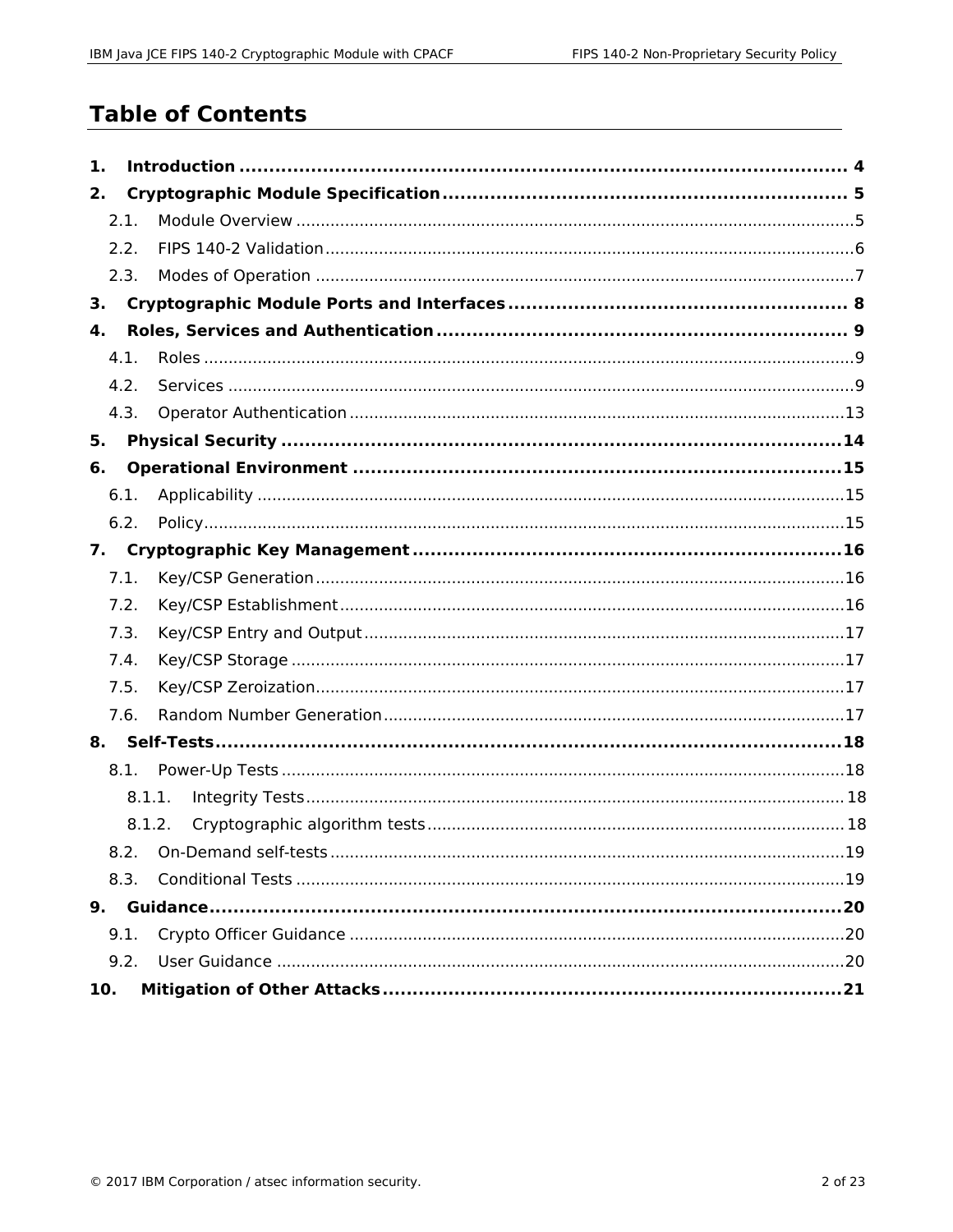#### **Copyrights and Trademarks**

© 2017 IBM Corporation / atsec information security. This document can be reproduced and distributed only whole and intact, including this copyright notice.

Java is a registered trademark of Oracle. Inc.

z/OS and IBM are trademarks or registered trademarks of IBM Corporation in the United States,

other countries, or both.

Linux is a registered trademark of Linus Torvalds.

Red Hat is a trademark of Red Hat, Inc.

SuSE is a registered trademark of SuSE AG

Other company, product, and service names may be trademarks or service marks of others.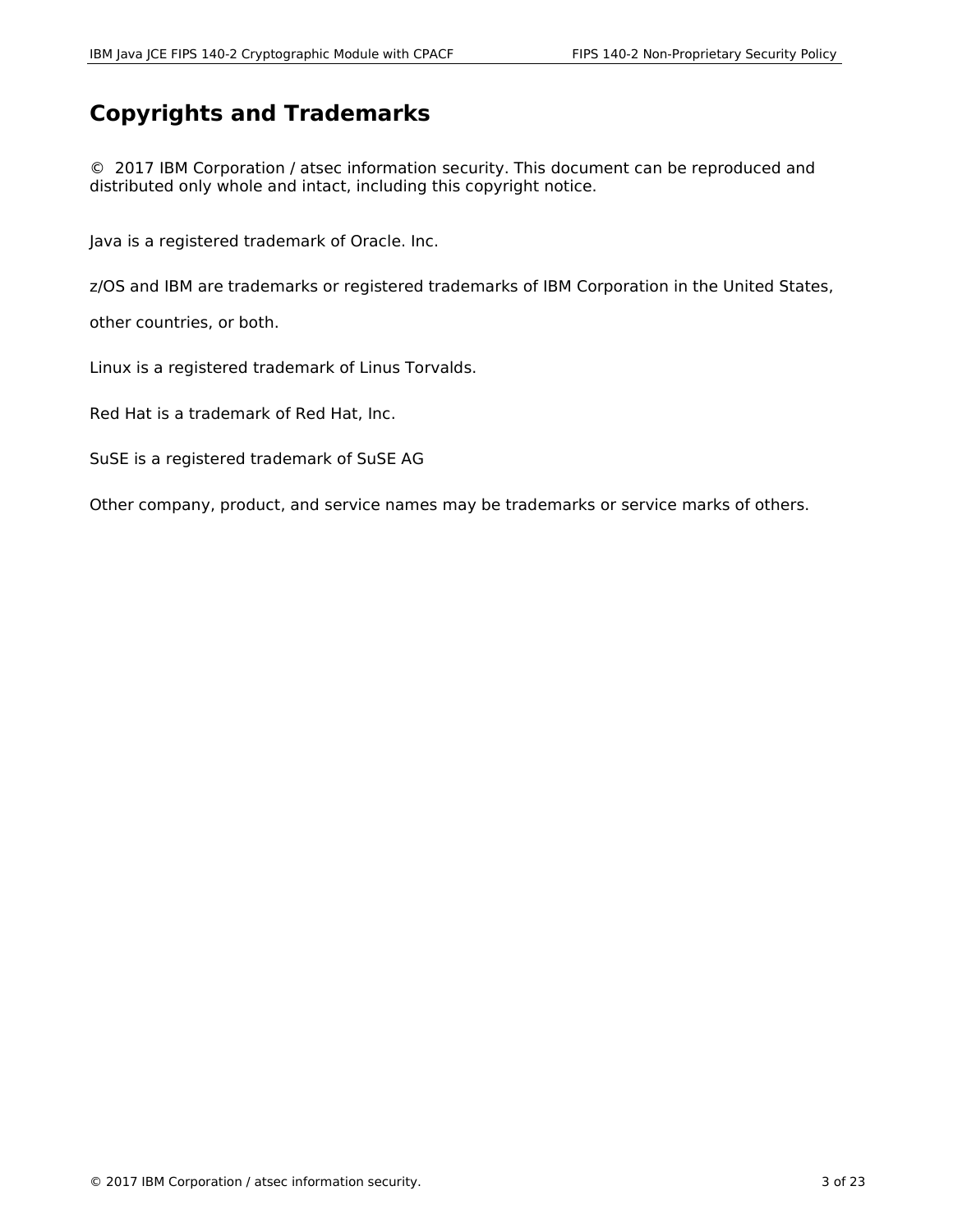## **1. Introduction**

This document is the non-proprietary FIPS 140-2 Security Policy for the IBM Java JCE FIPS 140-2 Cryptographic Module with CPACF. The version of the module is 1.8. This policy contains the security rules under which the module must operate and describes how this module meets the requirements as specified in FIPS PUB 140-2 (Federal Information Processing Standards Publication 140-2) for a Security Level 1 module.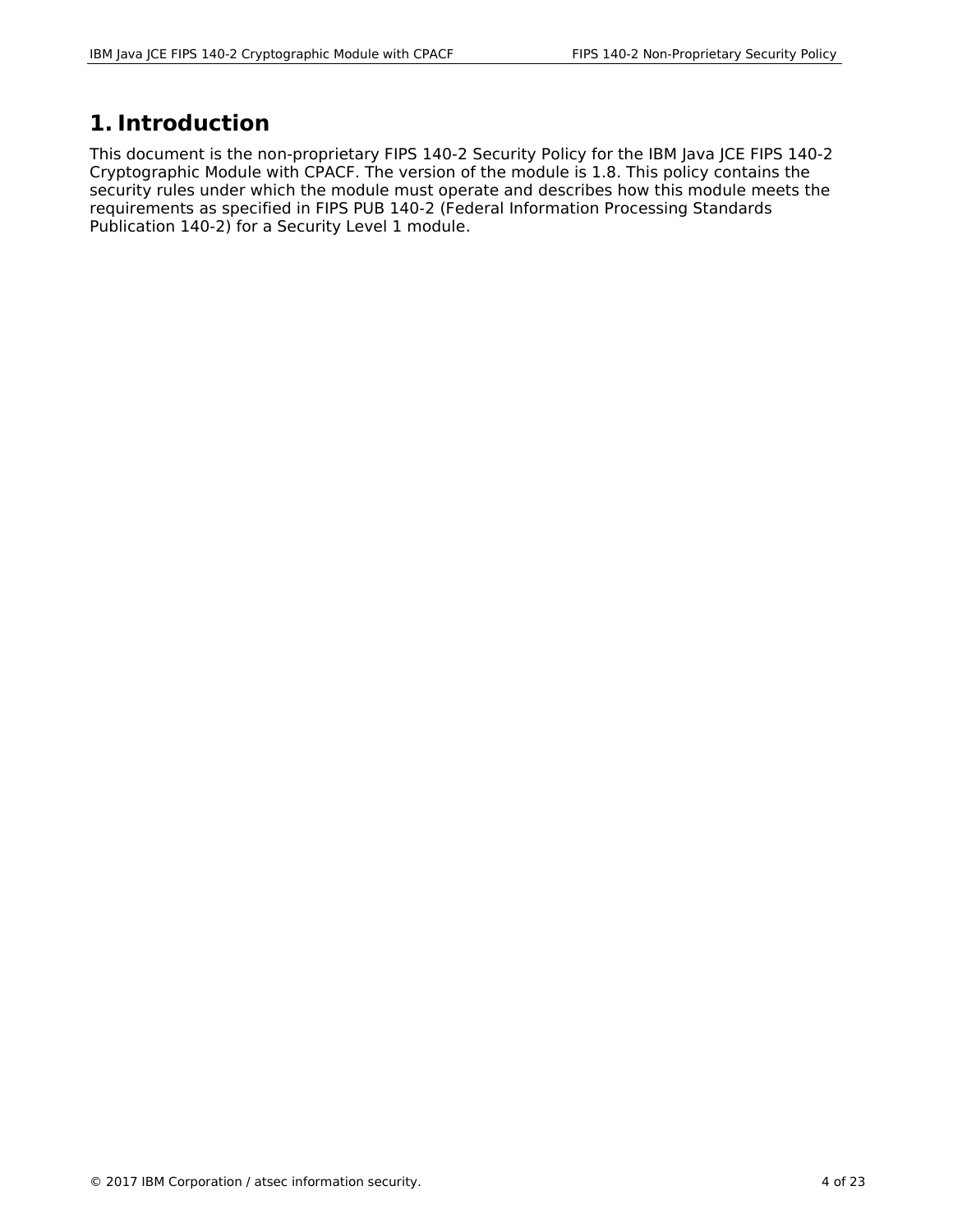# **2. Cryptographic Module Specification**

The following section describes the cryptographic module and how it conforms to the FIPS 140- 2 specification in each of the required areas.

#### 2.1. Module Overview

The IBM Java JCE FIPS 140-2 Cryptographic Module with CPACF (hereafter referred to as "the module") is a scalable, multi-purpose cryptographic module that supports FIPS approved cryptographic operations.

The module acts as a Java Cryptographic Extension (JCE) provider in the JCE framework, providing cryptographic services to Java applications.

The block diagram below shows the logical boundary of the module and its interfaces with the calling application.



*Figure 1 - Block Diagram*

The module is implemented as a Java Archive (JAR). The logical boundary of the module consists of the ibmjcefips.jar file and the CPACF. The CP Assist for Cryptographic Function (CPACF) is a hardware device part of the Co- Processor Unit (CoP). It provides cryptographic algorithms implementations. This module makes use of AES, Triple-DES and SHA algorithms implemented in CPACF. The CPACF consists of the following components:

- Firmware CP Assist for Cryptographic Functions Feature 3863 (aka FC3863) with System Driver Level 22H
- Hardware COP chips integrated within processor unit

The module runs on a General Purpose Computer (GPC). The physical boundary of the module is the enclosure of the GPC on which the module is installed and executed, as shown with dotted lines in the diagram below: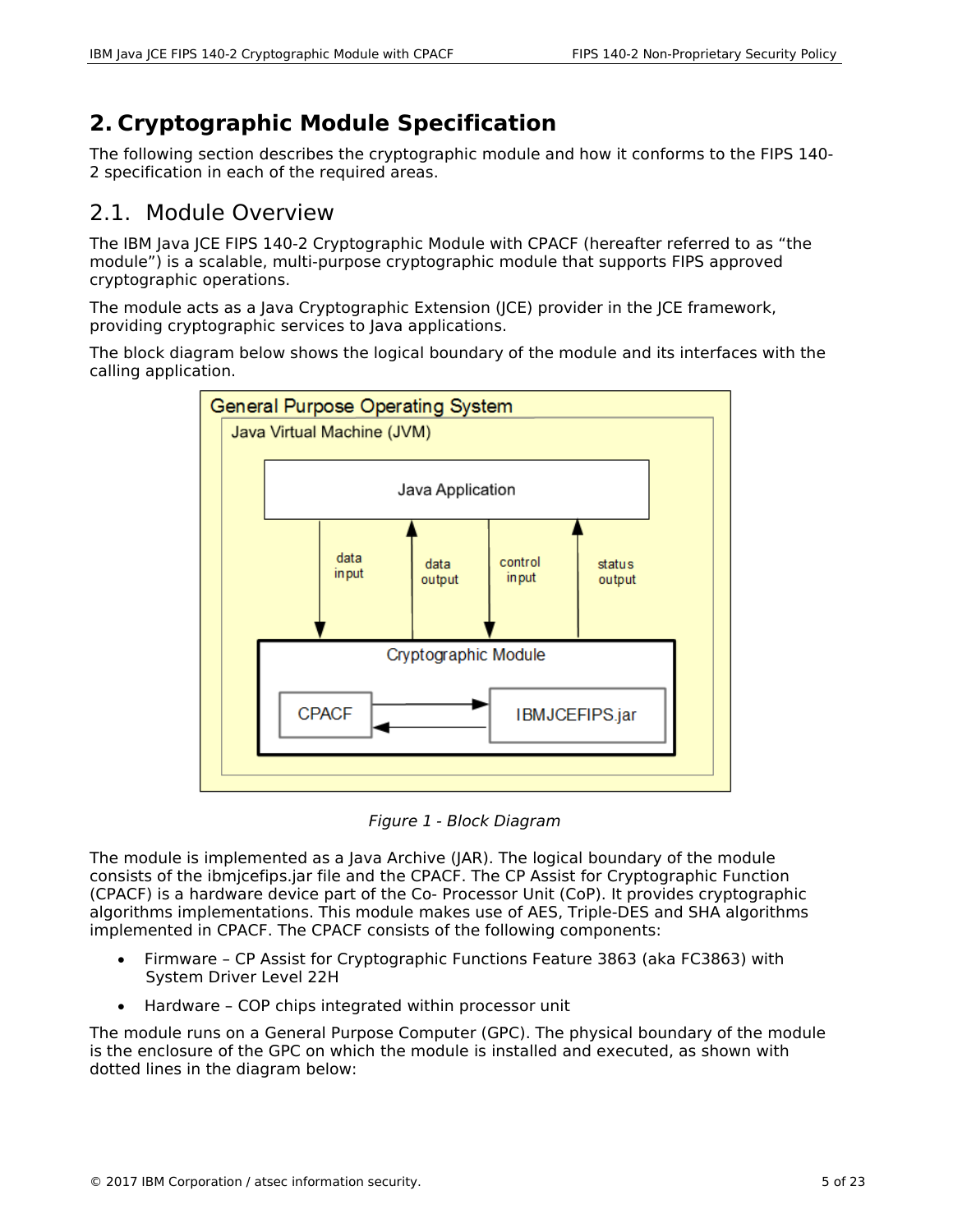

*Figure 2 – Hardware Block Diagram*

#### 2.2. FIPS 140-2 Validation

For the purpose of the FIPS 140-2 validation, the module is a software-hybrid, multi-chip standalone cryptographic module validated at overall Security Level 1. The table below shows the security level claimed for each of the eleven sections that comprise the FIPS 140-2 standard:

|               | <b>FIPS 140-2 Section</b>                 | <b>Security Level</b> |
|---------------|-------------------------------------------|-----------------------|
| 1             | Cryptographic Module Specification        | 1                     |
| $\mathcal{P}$ | Cryptographic Module Ports and Interfaces | 1                     |
| 3             | Roles, Services and Authentication        | 1                     |
| 4             | Finite State Model                        | 1                     |
| 5             | <b>Physical Security</b>                  | 1                     |
| 6             | <b>Operational Environment</b>            | 1                     |
| 7             | Cryptographic Key Management              | 1                     |
| 8             | <b>EMI/EMC</b>                            | 1                     |
| 9             | Self-Tests                                | 1                     |
| 10            | Design Assurance                          | 1                     |
| 11            | Mitigation of Other Attacks               | 1                     |
|               | <b>Overall Level</b>                      | 1                     |

*Table 1 - Security Levels*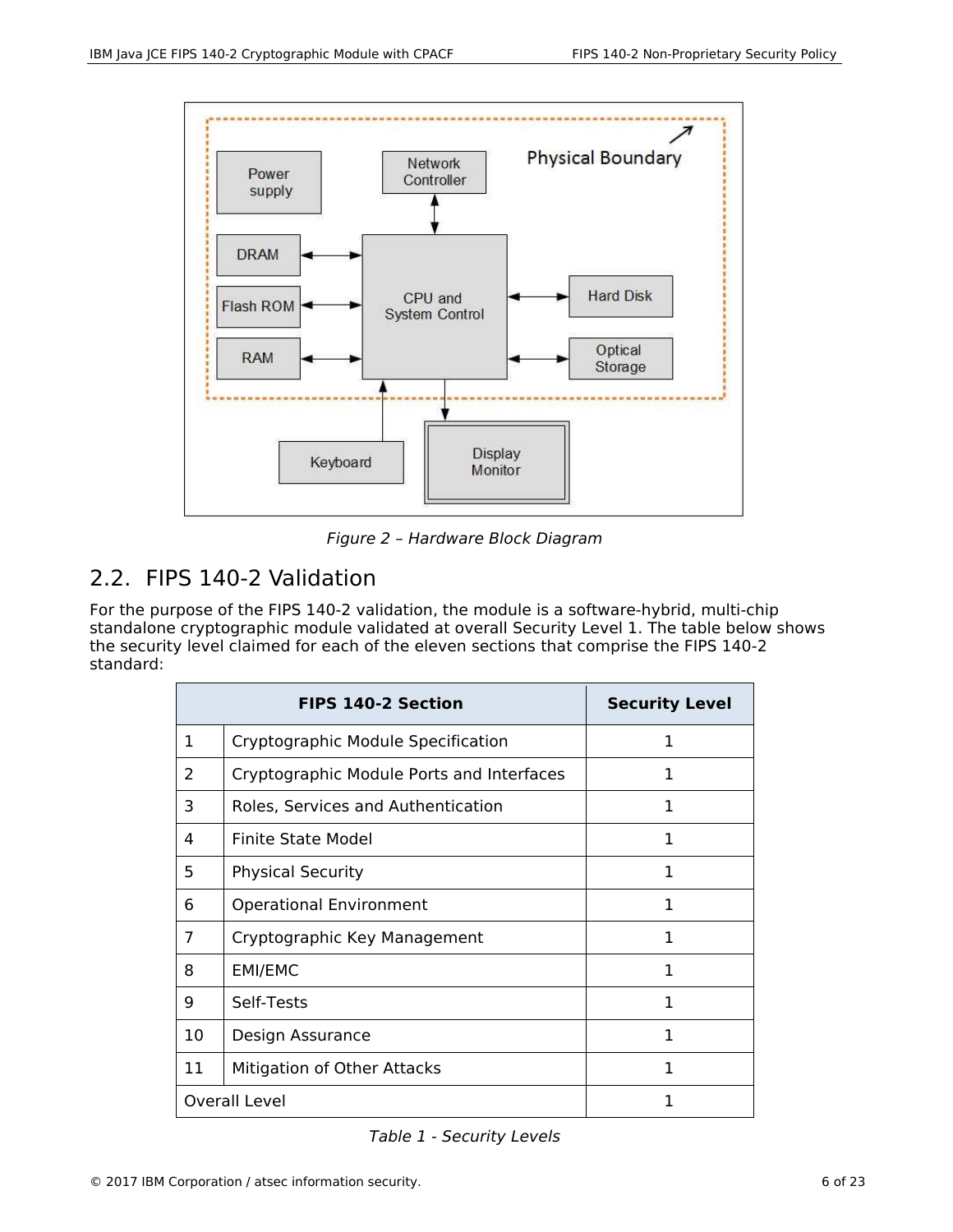The module has been tested by the laboratory on the platforms shown in the table below. Each platform includes the hardware, processor name, operating system, and the hardware accelerator implemented in the module. The module runs on 64-bit Java Virtual Machine (JVM), Version 8.

| <b>Hardware Platform and</b><br><b>Processor</b> | <b>Operating System</b>                                          |
|--------------------------------------------------|------------------------------------------------------------------|
| IBM z13 model N63                                | z/OS version 2 release 2                                         |
| IBM z13 model N63                                | Red Hat Enterprise Linux Server release 7.2 for IBM z<br>Systems |

|  |  |  | Table 2 - Tested Platforms |
|--|--|--|----------------------------|
|--|--|--|----------------------------|

In addition to the configurations tested by the laboratory, the vendor affirmed testing was performed on the platform shown in the table below. Each platform includes the hardware, processor name, operating system and JDK Bit level. The module runs on Java Virtual Machine (JVM), Version 8.

| <b>Hardware Platform and Processor</b> | <b>Operating System</b> | <b>JDK Bit level</b> |
|----------------------------------------|-------------------------|----------------------|
| IBM z13 model N63                      | <b>SuSE SLES 11 SP4</b> | 64                   |

*Table 2(A) - Vendor Affirmed Platforms*

As outlined in G.5 of the Implementation Guidance for FIPS 140-2, the module maintains its compliance on other operating systems provided:

- The operating system meets the operational environment requirements at the module's level of validation, and runs in a single-user mode.
- The module does not require modification to run in the new environment.

*Note: CMVP makes no statement as to the correct operation of the module or the security strengths of the generated keys when so ported if the specific operational environment is not listed on the validation certificate.* 

#### 2.3. Modes of Operation

The module supports both FIPS mode (i.e. Approved mode of operation) and non-FIPS mode (i.e., non-Approved mode of operation).

After successful completion of power-on self-tests, the module enters FIPS mode. Any calls to the non-Approved security functions as listed in Table 5, will cause the module to implicitly transition to the non-Approved mode of operation.

The keys and CSPs used for cryptographic operations are not shared between the modes of operation.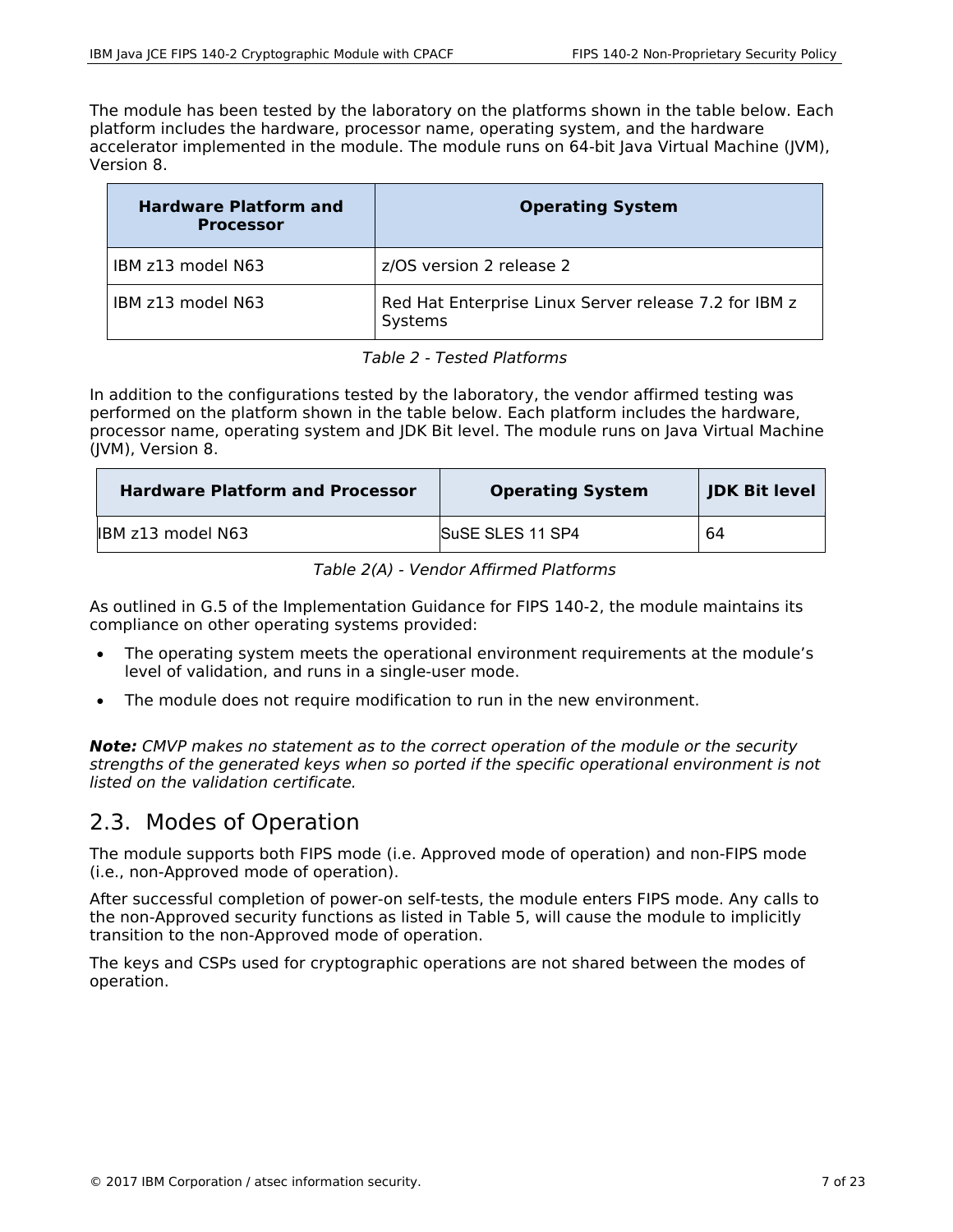## **3. Cryptographic Module Ports and Interfaces**

For the purpose of FIPS 140-2 validation, the physical ports are interpreted to be the physical ports of the hardware platform on which it runs.

The logical interfaces are the Application Program Interface (API) through which Java applications request services. The following table summarizes the four logical interfaces:

| <b>Logical Interface</b> | <b>Description</b>                                                          |
|--------------------------|-----------------------------------------------------------------------------|
| Data Input               | API input parameters for data.                                              |
| Data Output              | API output parameters for data.                                             |
| Control Input            | API function calls, API input parameters for control.                       |
| <b>Status Output</b>     | API return values, API output parameters for status, API error<br>messages. |

*Table 3 - Ports and Interfaces*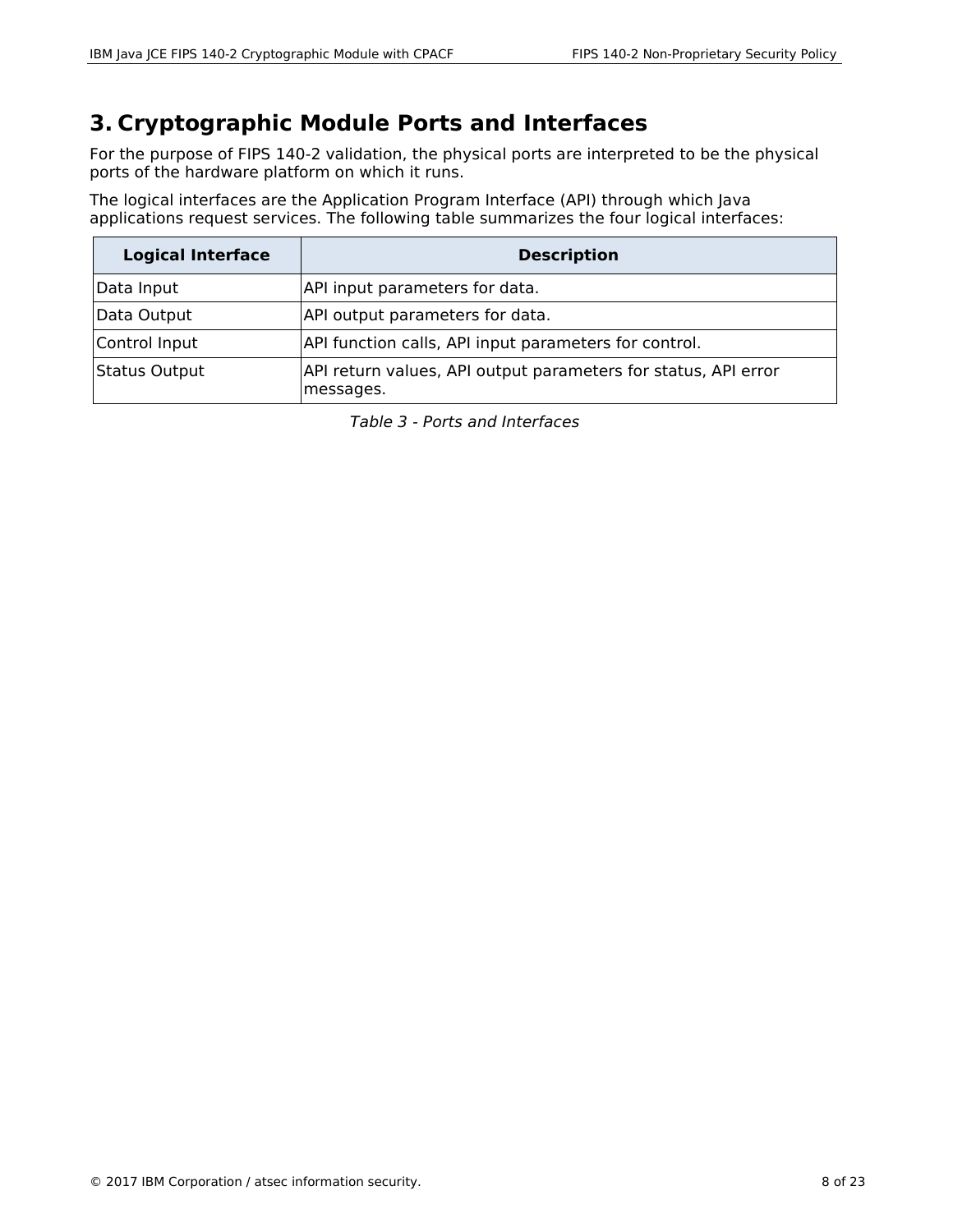## **4. Roles, Services and Authentication**

#### 4.1. Roles

The module supports the following roles:

- User role: performs all services as listed in Table 4 and Table 5 except module installation and configuration.
- Crypto Officer role: performs module installation and configuration as listed in Table 4.

The User and Crypto Officer roles are implicitly assumed by the entity accessing the module services.

The module does not support the maintenance role.

#### 4.2. Services

The module provides services to users that assume one of the available roles. All services are described in detail in the user documentation.

Table 4 lists the Approved services and the non-Approved but allowed services in FIPS mode of operation, the roles that can request the service, the algorithms involved with their corresponding CAVS certificate numbers (if applicable), the Keys/CSPs involved and how they are accessed:

| <b>Services</b>                                     | <b>Algorithms</b>                                                                  | <b>CAVS Certificates</b> | <b>Keys/CSPs</b>                                                          | <b>Access</b> |
|-----------------------------------------------------|------------------------------------------------------------------------------------|--------------------------|---------------------------------------------------------------------------|---------------|
| AES key<br>generation                               | <b>NIST SP800-90A</b><br>Hash DRBG with SHA-<br>256                                | #1124, #1125             | 128/192/256 bits<br>AES key                                               | Write         |
| Triple-DES key<br>generation                        |                                                                                    |                          | 192 bits three-key<br>Triple-DES key                                      | Write         |
| <b>HMAC Key</b><br>Generation                       |                                                                                    |                          | At least 112 bits<br><b>HMAC</b> key                                      | Write         |
| <b>AES</b><br>encryption<br>and<br>decryption       | AES (ECB, CBC, OFB,<br>CFB8, CFB128 and<br>GCM modes)                              | #3909, #3910             | 128/192/256 bits<br>AES key                                               | Read          |
| Three-key<br>Triple-DES<br>decryption               | Three-key Triple-DES<br>(ECB, CBC, CFB8,<br>encryption and CFB64 and OFB<br>modes) | #2145, #2146             | 192 bits three-key<br>Triple-DES key                                      | Read          |
| Two-key<br>Triple-DES<br>decryption<br>(Legacy Use) | Two-key Triple-DES<br>(ECB, CBC, CFB8,<br>CFB64 and OFB<br>modes)                  |                          | 128 bits two-key<br>Triple-DES key                                        | Read          |
| RSA key<br>generation                               | FIPS186-4 Appendix<br>B.3.3 RSA key<br>generation                                  | #1993, #1994             | RSA public and<br>private key pair with<br>2048/3072 bits<br>modulus size | Write         |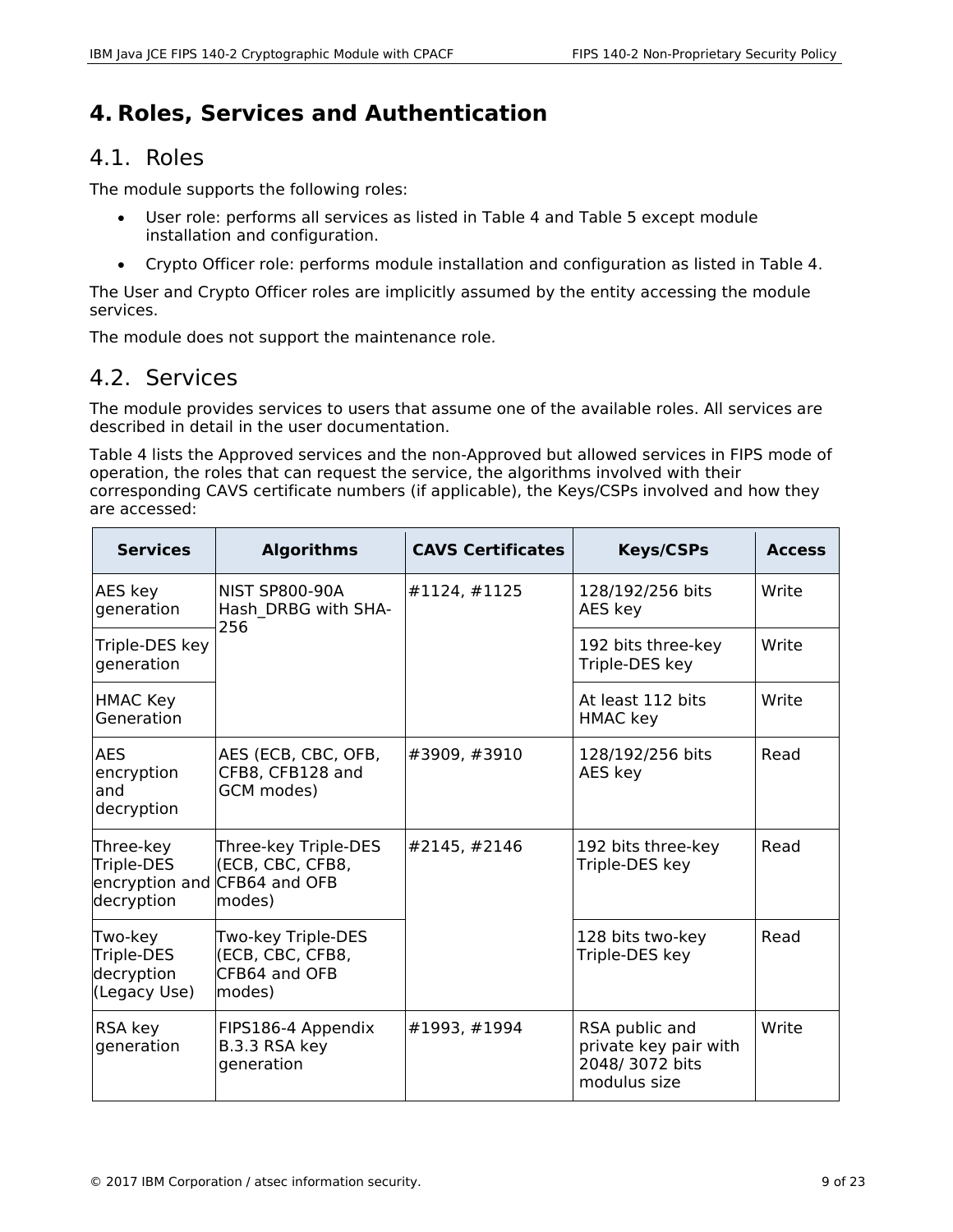| <b>Services</b>                         | <b>Algorithms</b>                                                                                               | <b>CAVS Certificates</b>                   | <b>Keys/CSPs</b>                                                                                                                  | <b>Access</b> |
|-----------------------------------------|-----------------------------------------------------------------------------------------------------------------|--------------------------------------------|-----------------------------------------------------------------------------------------------------------------------------------|---------------|
| RSA signature<br>generation             | PKCS#1 v1.5 and PSS<br>RSA signature<br>generation with SHA-<br>224, SHA-256, SHA-<br>384 and SHA-512           |                                            | RSA private key with<br>2048/3072 bits<br>modulus size                                                                            | Read          |
| RSA signature<br>verification           | $PKCS#1 v1.5$ and PSS<br>RSA signature<br>verification with SHA-<br>1, SHA-224, SHA-256,<br>SHA-384 and SHA-512 |                                            | RSA public key with<br>1024/2048/3072 bits<br>modulus size                                                                        | Read          |
| RSA key<br>transport                    | NIST SP800-56B RSA<br>key transport with<br><b>OAEP</b>                                                         | Vendor-affirmed<br>according to IG D.4     | RSA public & private<br>key pair with 2048/<br>3072 bits modulus                                                                  | Read          |
|                                         | Non SP800-56B Key<br>Transport with PKCS1<br>or zero or no padding                                              | (IG D.9 allowed till<br>December 31, 2017) | RSA public & private<br>key pair with 2048/<br>3072 bits modulus                                                                  | Read          |
| DSA key<br>generation                   | FIPS186-4 DSA key<br>pair generation                                                                            | #1067, #1068                               | DSA public and<br>private key pair with<br>$L = 2048$ , $N = 256$ ;<br>$L = 3072$ , $N = 256$                                     | Write         |
| DSA domain<br>parameter<br>generation   | DSA domain<br>parameter generation<br>with SHA-256, SHA-<br>384 and SHA-512                                     |                                            | DSA domain<br>parameters with<br>$L = 2048$ , $N = 224$ ;<br>$L = 2048$ , $N = 256$ ;<br>$L = 3072$ , $N = 256$                   | Write         |
| DSA signature<br>generation             | DSA signature<br>generation with SHA-<br>256                                                                    |                                            | DSA private key with<br>$L = 2048$ , $N = 224$ ;<br>$L = 2048$ , N=256;<br>$L = 3072$ , $N = 256$                                 | Read          |
| DSA signature<br>verification           | DSA signature<br>verification with SHA-<br>1, SHA-224 and SHA-<br>256                                           |                                            | DSA public key with<br>$L = 1024$ , $N = 160$ ;<br>$L = 2048$ , $N = 224$ ;<br>$L = 2048$ , $N = 256$ ;<br>$L = 3072$ , $N = 256$ | Read          |
| ECDSA key<br>generation                 | FIPS186-4 Appendix<br>B.4.1 ECDSA key<br>generation                                                             | #852, #853                                 | ECDSA public and<br>private key pair<br>according to P-224,<br>P-256, P-384 and P-<br>521 curves                                  | Write         |
| <b>ECDSA</b><br>signature<br>generation | ECDSA signature<br>generation with<br>SHA-224, SHA-256,<br>SHA-384 and SHA-512                                  |                                            | ECDSA private key<br>according to P-224,<br>P-256, P-384 and P-<br>521 curves                                                     | Read          |

© 2017 IBM Corporation / atsec information security. 10 of 23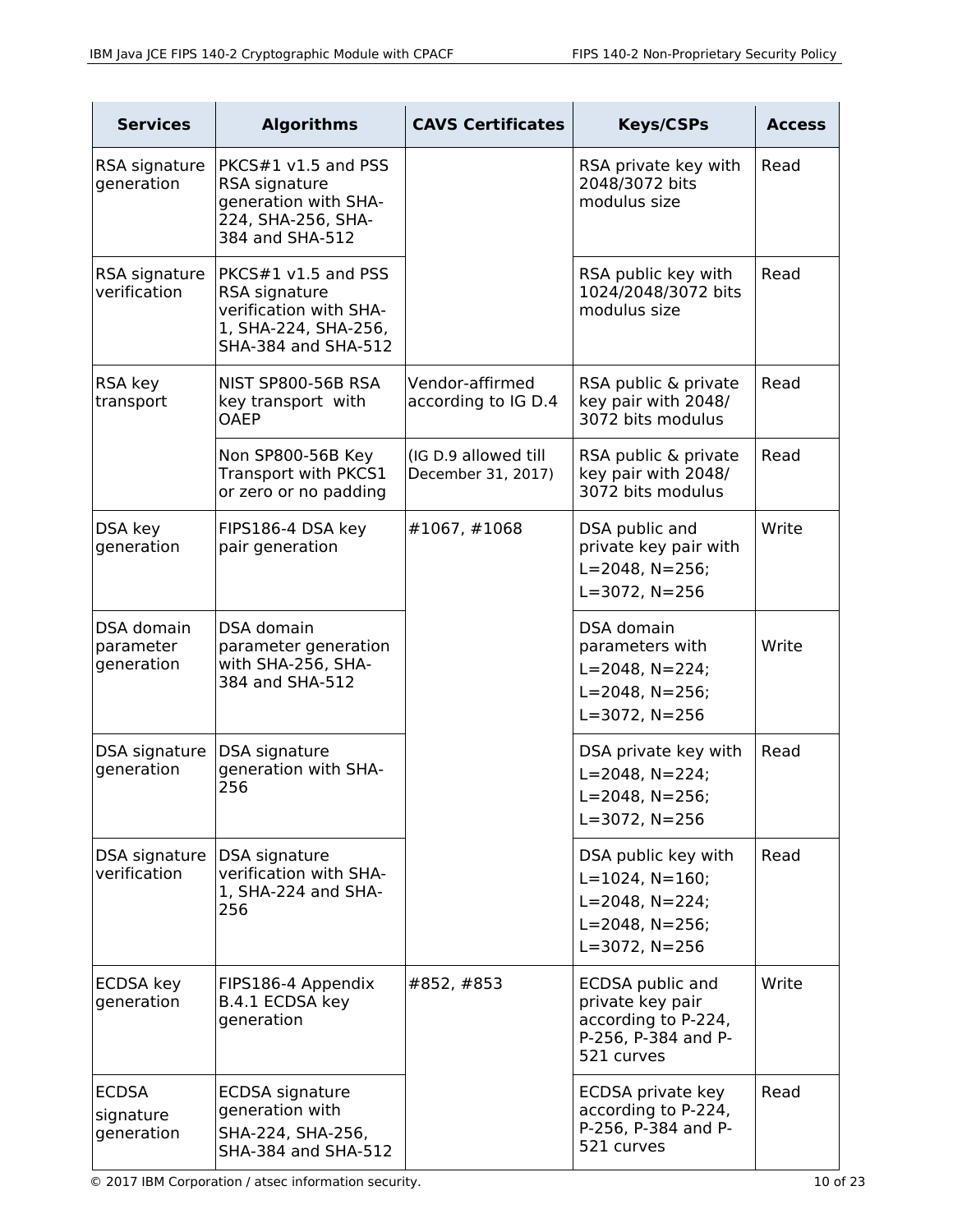| <b>Services</b>                                                              | <b>Algorithms</b>                                                                                         | <b>CAVS Certificates</b>                               | <b>Keys/CSPs</b>                                                                                              | <b>Access</b>  |
|------------------------------------------------------------------------------|-----------------------------------------------------------------------------------------------------------|--------------------------------------------------------|---------------------------------------------------------------------------------------------------------------|----------------|
| <b>ECDSA</b><br>signature<br>verification                                    | <b>ECDSA</b> signature<br>verification with<br>SHA-1, SHA-224, SHA-<br>256, SHA-384 and<br><b>SHA-512</b> |                                                        | ECDSA public key<br>according to P-192,<br>P-224, P-256, P-384<br>and P-521                                   | Read           |
| Message<br>digest                                                            | SHA-1, SHA-224, SHA-<br>256, SHA-384 and<br><b>SHA-512</b>                                                | #3221, #3222                                           | n/a                                                                                                           | n/a            |
| Message<br>authentication                                                    | HMAC with SHA-1,<br>SHA-224, SHA-256,<br>SHA-384 and SHA-512                                              | #2538, #2539                                           | At least 112 bits<br><b>HMAC</b> key                                                                          | Read           |
| Random<br>number<br>generation                                               | <b>NIST SP800-90A</b><br>Hash DRBG with SHA-<br>1, SHA-224, SHA-256,<br>SHA-384 and SHA-512               | #1124, #1125                                           | Entropy input string,<br>V and C values                                                                       | Read,<br>Write |
|                                                                              | NDRNG (Used by the<br>module to internally<br>seed the DRBG.)                                             | Non-approved but<br>allowed to be used<br>in FIPS mode |                                                                                                               | Read           |
| Diffie-Hellman<br>key<br>agreement                                           | NIST SP800-56A KAS<br>FFC except KDF                                                                      | CVL#769, #771                                          | Diffie-Hellman public<br>and private<br>primitives with 2048<br>bits key size                                 | Write<br>Read  |
| EC Diffie-<br>Hellman key<br>agreement                                       | NIST SP800-56A KAS<br>ECC except KDF;<br>Section 5.7.1.2 ECC<br><b>CDH Primitive</b>                      |                                                        | <b>EC Diffie-Hellman</b><br>public and private<br>primitives with P-<br>224, P-256, P-384<br>and P-521 curves | Write<br>Read  |
| Key derivation   NIST SP800-135 key<br>derivation in TLS 1.0,<br>1.1 and 1.2 |                                                                                                           | CVL#768, #770                                          | TLS pre-master<br>secret and TLS<br>master secret                                                             | Write<br>Read  |
| Show status                                                                  | n/a                                                                                                       | n/a                                                    | n/a                                                                                                           | n/a            |
| Self-Tests                                                                   | n/a                                                                                                       | HMAC key for<br>n/a<br>module integrity test           |                                                                                                               | Read           |
| Zeroization                                                                  | n/a                                                                                                       | All aforementioned<br>n/a<br>Keys/CSPs                 |                                                                                                               | Zeroize        |
| Module<br>installation<br>and<br>configuration                               | n/a                                                                                                       | n/a                                                    | n/a                                                                                                           | n/a            |

*Table 4 - Services in FIPS mode of operation*

*Note: TLS protocol implementation has not been reviewed or tested by the CAVP and CMVP.*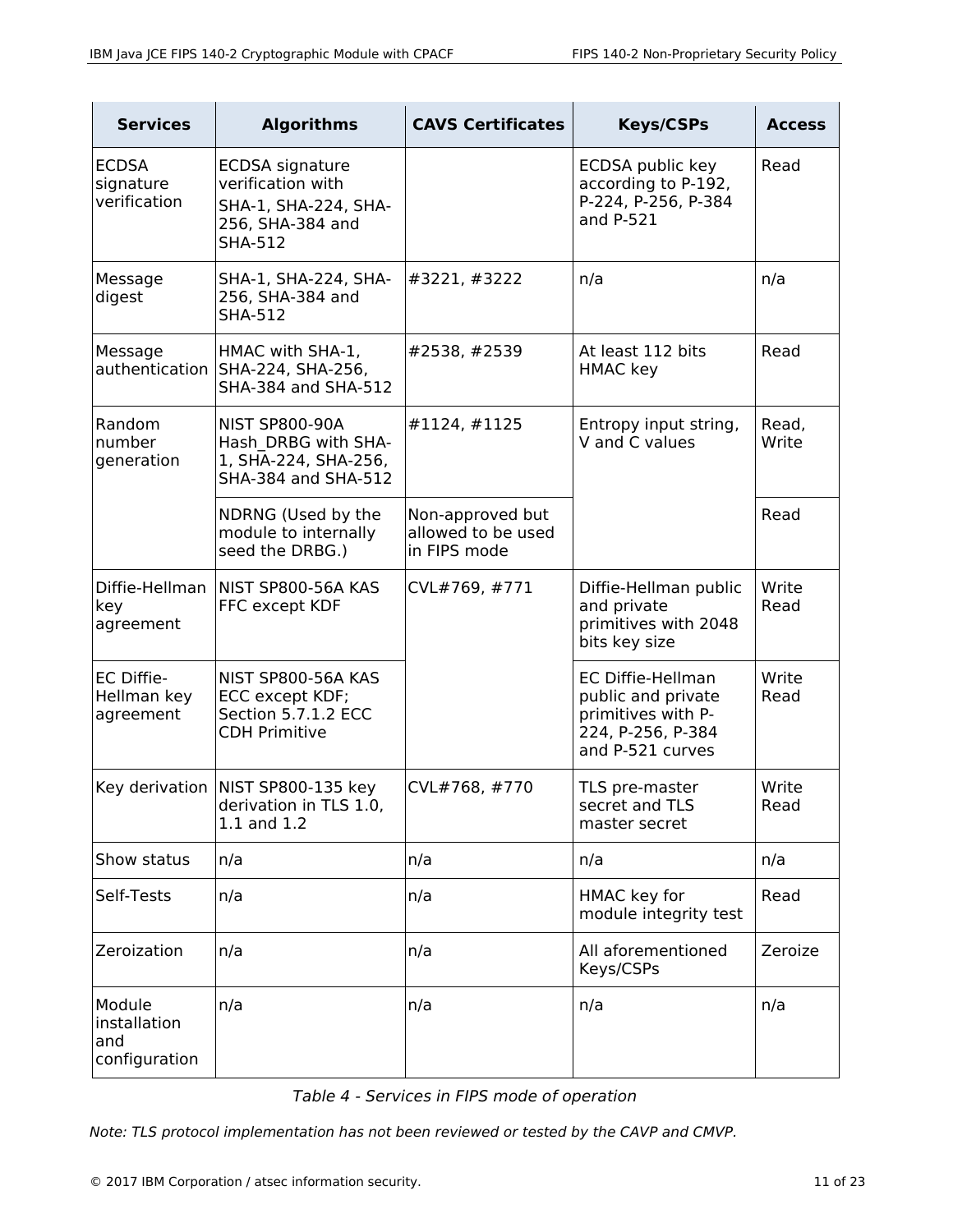Table 5 lists the non-Approved services only available in non-FIPS mode of operation.

| <b>Services</b>                                               | <b>Algorithms</b>                                                                                                                                | <b>Access</b> |
|---------------------------------------------------------------|--------------------------------------------------------------------------------------------------------------------------------------------------|---------------|
| AES encryption and decryption                                 | AES (CTS and PCBC modes)                                                                                                                         | Read          |
| Three-key or Two-key Triple-<br>DES encryption and decryption | Three-key or Two-key Triple-DES (CTS and PCBC<br>modes)                                                                                          | Read          |
| Two-key Triple-DES encryption                                 | Two-key Triple-DES (ECB, CBC, CFB8, CFB64 and<br>OFB modes)                                                                                      | Read          |
| RSA key generation                                            | RSA key generation with modulus size between 512<br>and 16384 bits excluding 2048 and 3072 bits                                                  | Write         |
| RSA signature generation                                      | RSA signature generation with modulus size<br>between 512 and 16384 bits excluding 2048 and<br>3072 bits or RSA signature generation using SHA-1 | Read          |
| RSA signature verification                                    | RSA signature verification with modulus size<br>between 512 and 16384 bits excluding 1024, 2048<br>and 3072 bits                                 | Read          |
| SP800-56B compliant RSA key<br>transport                      | RSA key transport with modulus size between 512<br>and 16384 bits excluding 2048 and 3072 bits                                                   | Read          |
| Non SP800-56B compliant RSA<br>Key Transport                  | RSA key transport using PKCS1-v1 5 or zero or no<br>padding with modulus size between 512 and 16384<br>bits excluding 2048 and 3072 bits         | Read          |
| RSA signature generation and<br>verification without hashing  | RSA signature generation and verification without<br>hashing and with modulus size between 512 and<br>16384 bits                                 | Read          |
| DSA key generation                                            | DSA key generation with key size between 512 and<br>3072 bits which is multiple of 64 but excluding<br>2048 and 3072 bits                        | Write         |
| DSA signature generation                                      | DSA signature generation with key size between<br>512 and 3072 bits which is multiple of 64 but<br>excluding 2048 and 3072 bits                  | Read          |
| DSA signature verification                                    | DSA signature verification with key size between<br>512 and 3072 bits which is multiple of 64 but<br>excluding 1024, 2048 and 3072 bits          | Read          |
| DSA signature generation and<br>verification without hashing  | DSA signature generation and verification without<br>hashing and with key size between 512 and 3072<br>bits which is multiple of 64              | Read          |
| ECDSA key generation                                          | ECDSA key generation with P-192 curve                                                                                                            | Write         |
| ECDSA signature generation                                    | ECDSA signature generation with P-192 curve or<br>ECDSA signature generation using SHA-1                                                         | Read          |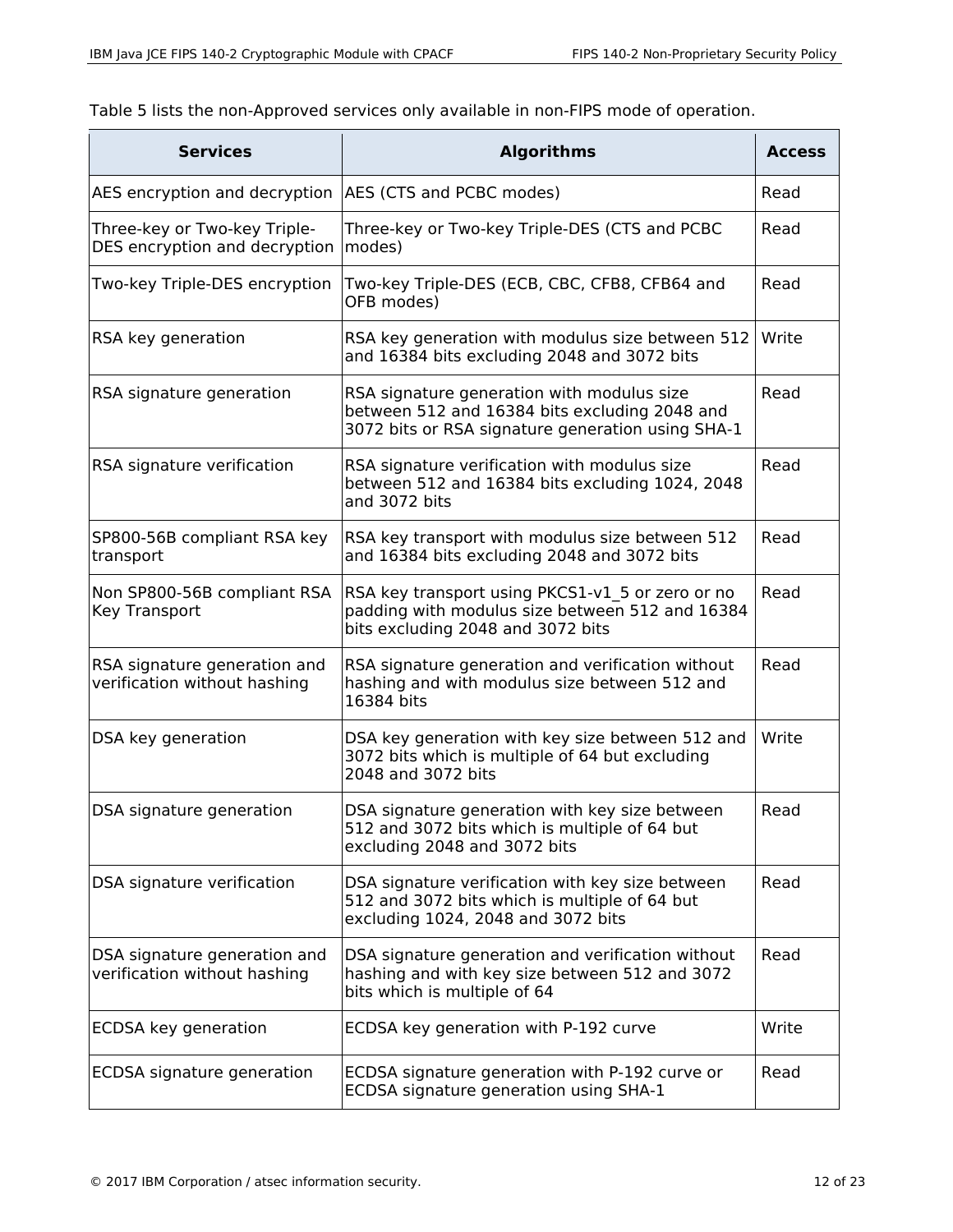| <b>Services</b>                                                   | <b>Algorithms</b>                                                                                                          | <b>Access</b> |
|-------------------------------------------------------------------|----------------------------------------------------------------------------------------------------------------------------|---------------|
| ECDSA signature generation<br>and verification without<br>hashing | ECDSA signature generation and verification<br>without hashing and with P-192, P-224, P-256, P-<br>384 and P-521 curves    | Read          |
| Message digest                                                    | MD <sub>5</sub>                                                                                                            | n/a           |
| Message authentication                                            | HMAC with keys less than 112 bits                                                                                          | Read          |
| Diffie-Hellman key agreement                                      | Diffie-Hellman key agreement with key size<br>between 256 and 2048 bits which is multiple of 64<br>but excluding 2048 bits | Write         |
| EC Diffie-Hellman key<br>agreement                                | EC Diffie-Hellman key agreement with P-192 curve                                                                           | Write         |

*Table 5 - Services in non-FIPS mode of operation*

*Note: The module implements non-Approved NDRNG algorithm which is allowed to be used in FIPS mode to internally seed the DRBG. NDRNG is not available as an external service provided by the module.*

#### 4.3. Operator Authentication

The module does not implement user authentication. The role of the user is implicitly assumed depending on the service used.

Notice that at Security Level 1, authentication is not required.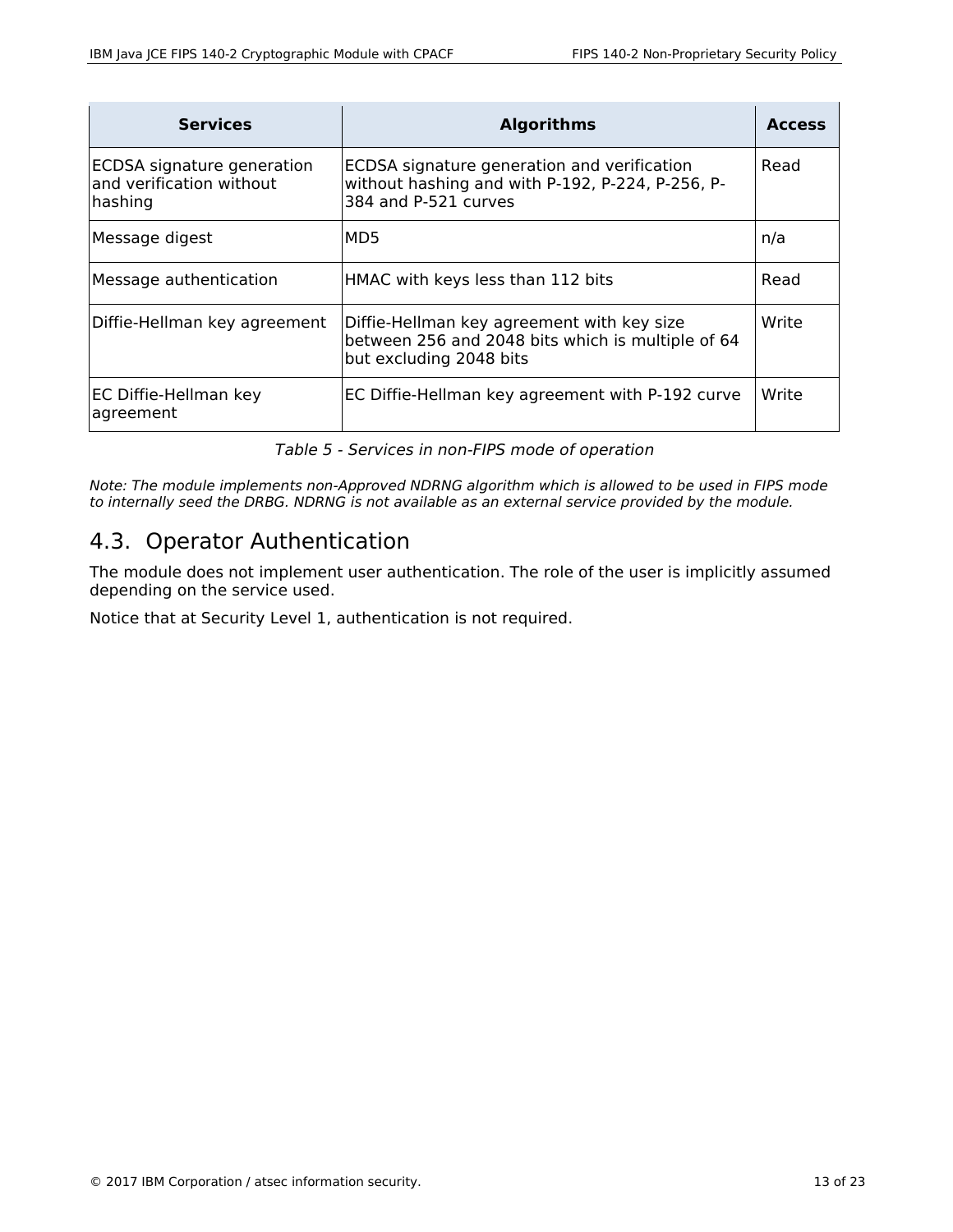## **5. Physical Security**

The module is a software-hybrid module and physical security is applicable. The module inherits the physical characteristics of the host running it. The module has no physical security characteristics of its own.

CPACF is made of production grade components and included within the physical boundary of the module, being the IBM z13 mainframe computer.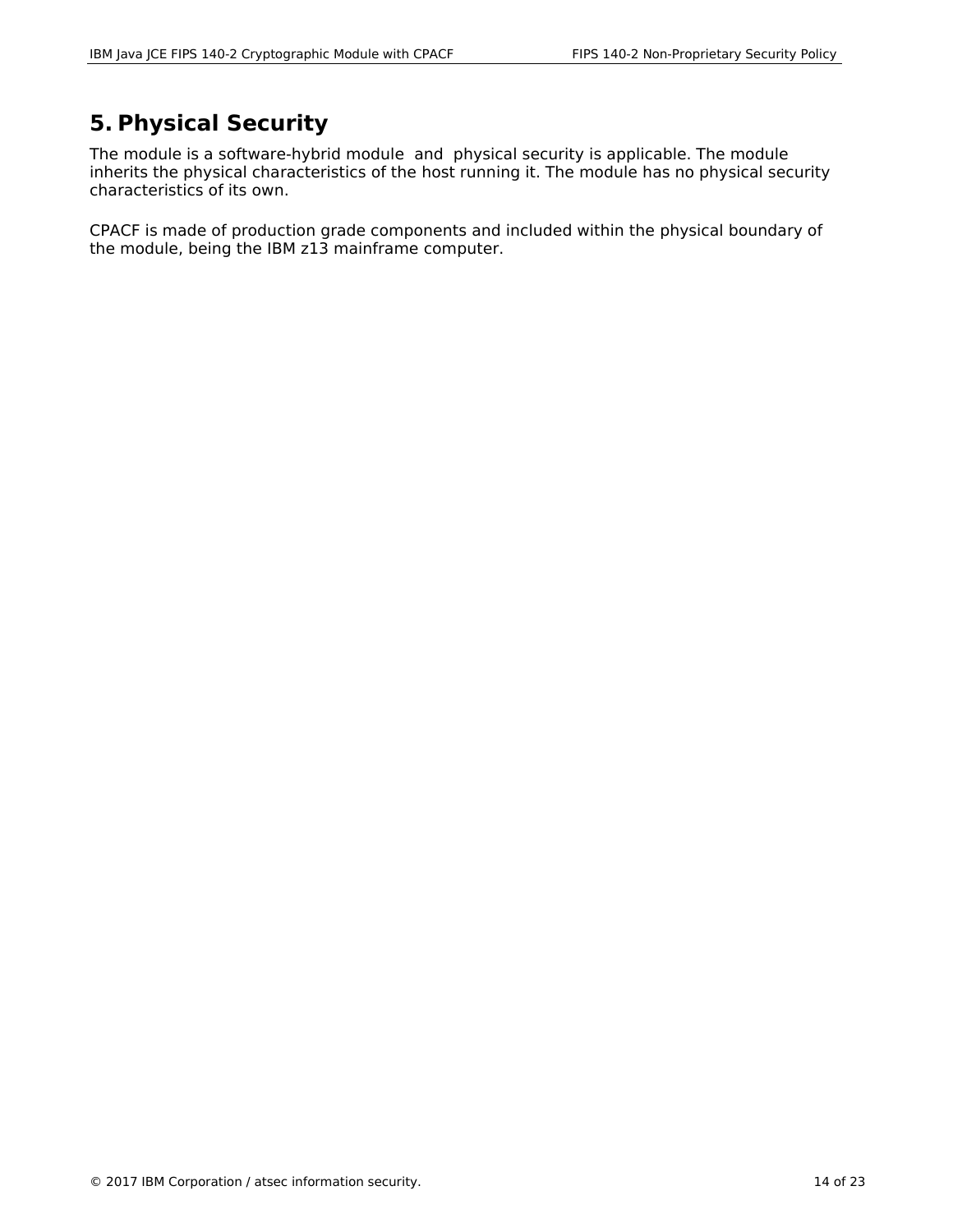# **6. Operational Environment**

#### 6.1. Applicability

The module operates in a modifiable operational environment per FIPS 140-2 Security Level 1 specifications. The module runs on a GPC as specified in Table 2 of section 2.2.

#### 6.2. Policy

The operating system is restricted to a single operator (i.e., concurrent operators are explicitly excluded).

The Java application that requests cryptographic services is the single user of the module.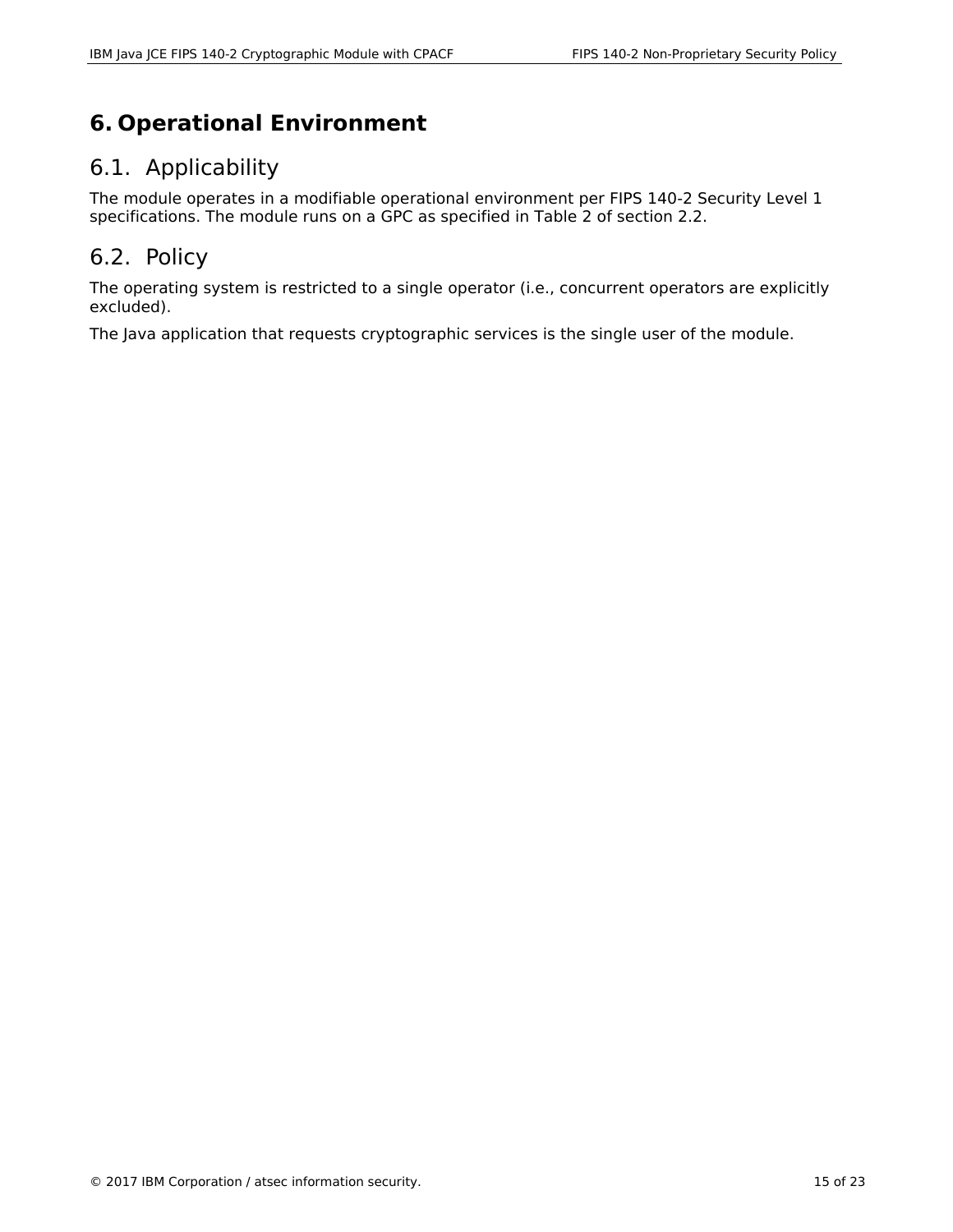## **7. Cryptographic Key Management**

The management of all Keys/CSPs used by the module is summarized in the table below:

| <b>Name</b>                     | Generation                                                                          | <b>Storage</b> | <b>Zeroization</b>              |
|---------------------------------|-------------------------------------------------------------------------------------|----------------|---------------------------------|
| <b>AES keys</b>                 | NIST SP800-90A Hash DRBG                                                            | <b>RAM</b>     | Zeroized by zeroize()<br>method |
| Triple-DES keys                 | NIST SP800-90A Hash DRBG                                                            | <b>RAM</b>     | Zeroized by zeroize()<br>method |
| RSA key pair                    | NIST SP800-90A Hash DRBG                                                            | <b>RAM</b>     | Zeroized by zeroize()<br>method |
| DSA key pair                    | NIST SP800-90A Hash DRBG                                                            | <b>RAM</b>     | Zeroized by zeroize()<br>method |
| ECDSA key pair                  | NIST SP800-90A Hash DRBG                                                            | <b>RAM</b>     | Zeroized by zeroize()<br>method |
| <b>HMAC</b> key                 | NIST SP800-90A Hash DRBG                                                            | <b>RAM</b>     | Zeroized by zeroize()<br>method |
| DRBG entropy input<br>string    | Obtained from the NDRNG                                                             | <b>RAM</b>     | Zeroized by zeroize()<br>method |
|                                 | DRBG V and C values Derived from the entropy string<br>as defined in NIST SP800-90A | <b>RAM</b>     | Zeroized by zeroize()<br>method |
| Diffie-Hellman<br>Primitives    | NIST SP800-90A Hash DRBG                                                            | <b>RAM</b>     | Zeroized by zeroize()<br>method |
| EC Diffie-Hellman<br>Primitives | NIST SP800-90A Hash_DRBG                                                            | <b>RAM</b>     | Zeroized by zeroize()<br>method |
| TLS pre-master<br>secret        | NIST SP800-90A Hash DRBG                                                            | <b>RAM</b>     | Zeroized by zeroize()<br>method |
| <b>TLS master</b><br> secret    | Use of the TLS pre-master<br>secret and PRF                                         | <b>RAM</b>     | Zeroized by zeroize()<br>method |

*Table 6 - Life cycle of Keys/CSPs*

The following sections describe how Keys/CSPs are managed during its life cycle.

#### 7.1. Key/CSP Generation

The module implements symmetric key generation using a Hash\_DRBG compliant with [NIST SP800-90A]. For generating RSA, DSA and ECDSA key pairs, the module implements asymmetric key generation services compliant with [FIPS 186-4].

## 7.2. Key/CSP Establishment

The module implements Diffie-Hellman key agreement scheme, EC Diffie-Hellman key agreement scheme and vendor affirmed RSA key transport scheme.

- Diffie-Hellman with 2048 bit key provides 112 bits of encryption strength; non-compliant less than 112 bits of encryption strength.
- EC Diffie-Hellman with P-224, P-256, P-384 and P-521 curves provides between 112 and 256 bits of encryption strength; non-compliant less than 112 bits of encryption strength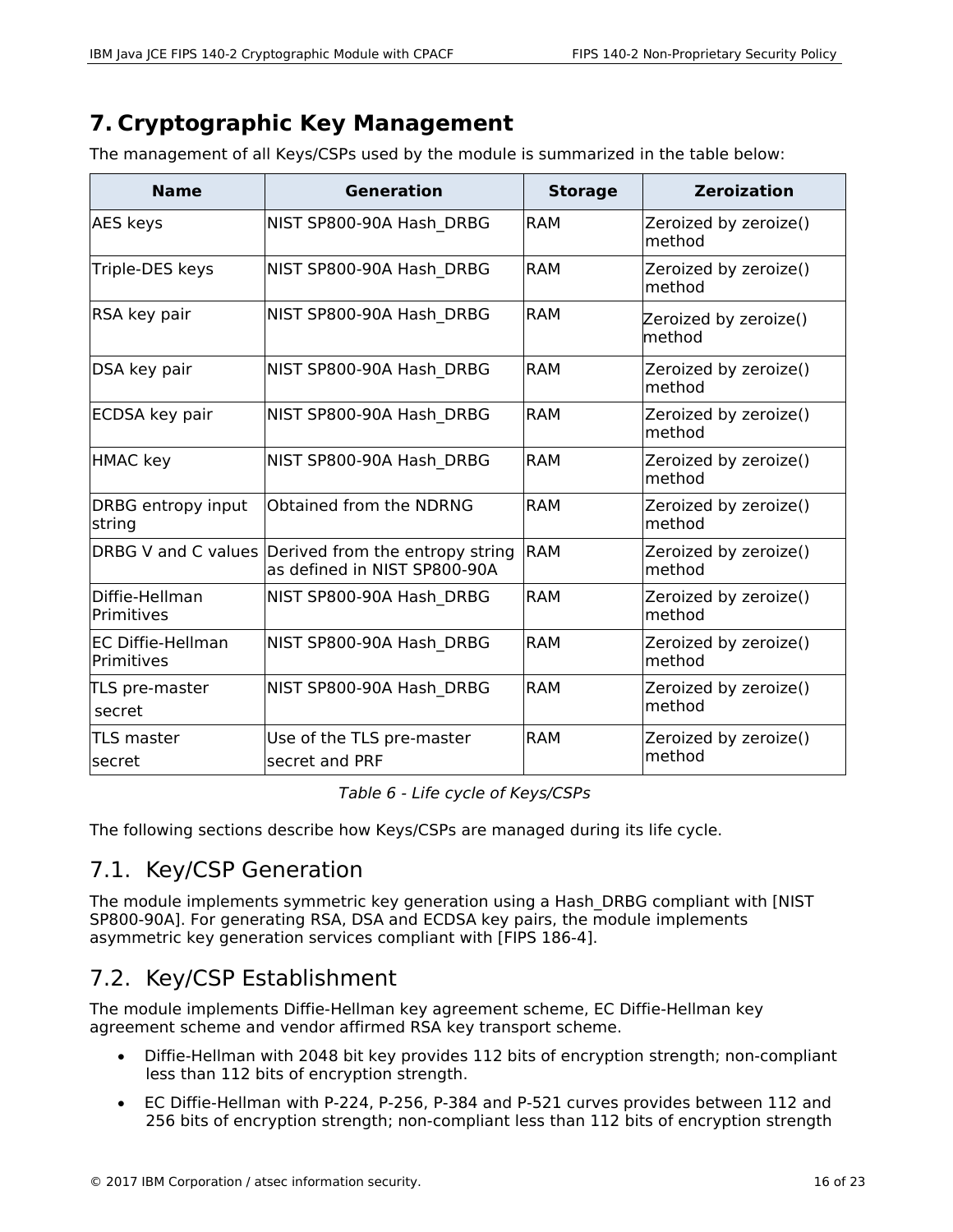RSA key transport with 2048 or 3072 bit modulus provides 112 or 128 bits of encryption strength; non-compliant less than 112 bits of encryption strength

## 7.3. Key/CSP Entry and Output

All the keys enter into the module's logical boundary as API input parameters. They are associated with memory locations and do not persist across power cycles. The module does not support manual key entry. The module does not output intermediate key generation values or other CSPs. The module provides the keys as output parameters of the key generation service API to the Java application, but they do not cross the module's physical boundary.

#### 7.4. Key/CSP Storage

The HMAC key used for integrity test is stored in the module and relies on the operating system for protection. The module does not perform persistent storage for any other Keys/CSPs. The module does not store any Key/CSP beyond the lifetime of the API call.

#### 7.5. Key/CSP Zeroization

Except for the HMAC key used for integrity test, all keys/CSPs are ephemeral and are destroyed when released by the appropriate API function calls. The application is responsible for calling the zeroization methods as listed Table 6. The zeroization methods overwrite the memory occupied by keys with "zeros" and deallocate the memory with the regular memory deallocation operating system call.

#### 7.6. Random Number Generation

The module employs a NIST SP800-90A-compliant HASH (SHA-256) DRBG as a random number generator for the generation of Keys/CSPs. The module uses a CPU jitter based random number generator as NDRNG which serves as the entropy source for seeding the DRBG and provides 256 bits of entropy.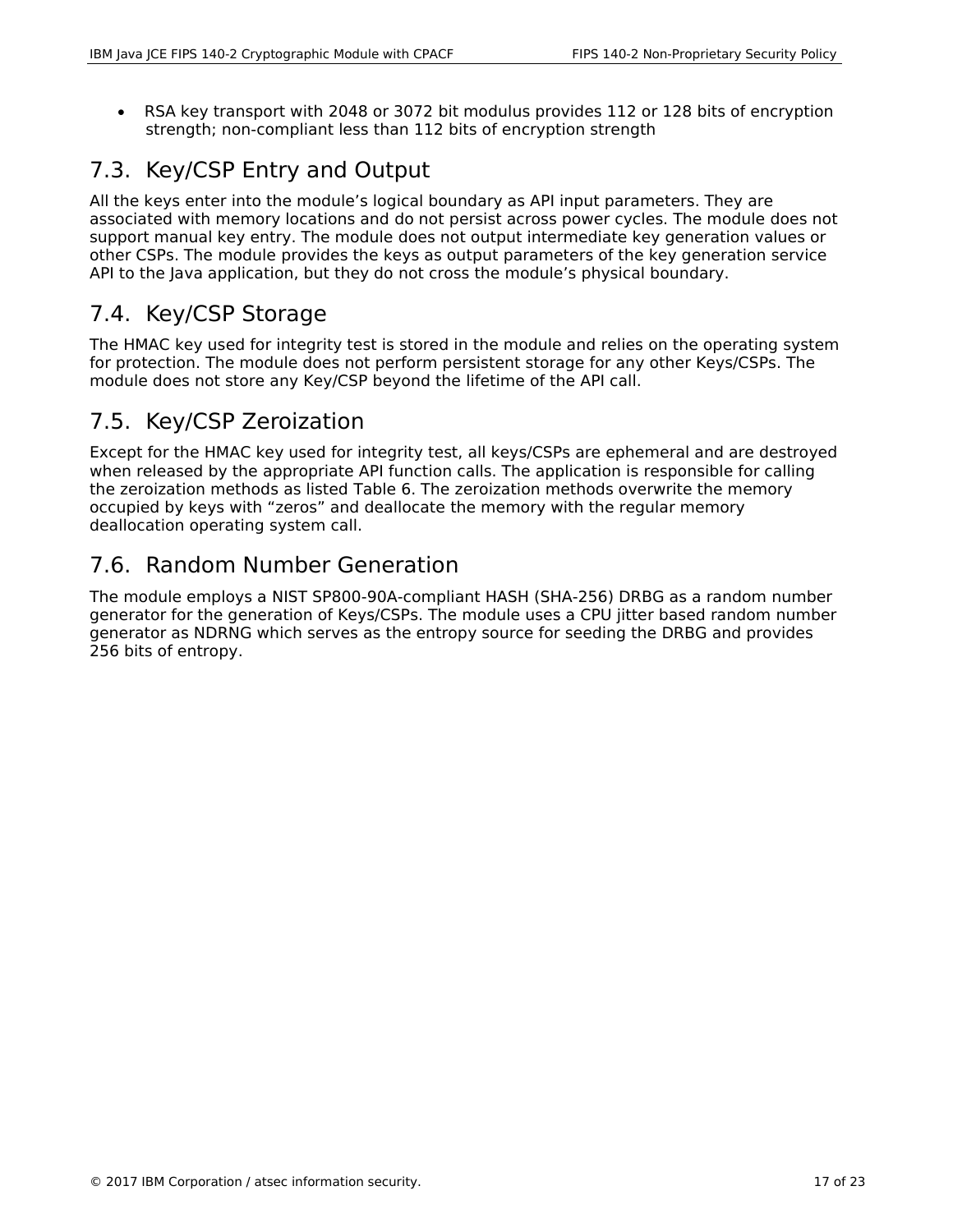# **8. Self-Tests**

#### 8.1. Power-Up Tests

The module performs power-up tests automatically when the module is loaded into memory without any operator intervention; power-up tests ensure that the module is not corrupted and that the cryptographic algorithms work as expected.

While the module is performing the power-up tests, no cryptographic service is available and all data output is inhibited. Once the power-up tests are completed successfully, the module enters operational mode and cryptographic services are available. If any of the power-up tests fails, the module throws an exception and enters ERROR state. In ERROR state, all data output is inhibited and no cryptographic operation is allowed. The module needs to be reloaded in order to recover from the ERROR state.

#### 8.1.1. Integrity Tests

The integrity of the module is verified by comparing a HMAC-SHA-1 value calculated at run time with the HMAC value pre-stored in the module.

## 8.1.2. Cryptographic algorithm tests

The module performs self-tests on all FIPS-Approved cryptographic algorithms supported in the approved mode of operation, using the known answer test (KAT) or Pair-wise Consistency Test (PCT) shown in the following table:

| <b>Algorithm</b> | <b>Test</b>                                                                                                               |
|------------------|---------------------------------------------------------------------------------------------------------------------------|
| <b>AES</b>       | KATs for AES ECB mode; encryption and decryption are tested<br>separately                                                 |
|                  | KATs for AES GCM mode; encryption and decryption are tested<br>separately                                                 |
| Triple-DES       | KATs for Triple-DES ECB mode; encryption and decryption are<br>tested separately                                          |
| <b>RSA</b>       | KATs for RSA signature scheme with 2048 bits modulus size;<br>signature generation and verification are tested separately |
|                  | KATs for RSA key transport scheme with 2048 bits modulus size;<br>encryption and decryption are tested separately         |
| <b>DSA</b>       | PCT for DSA with $(L=2048, N=256)$                                                                                        |
| <b>ECDSA</b>     | PCT for ECDSA with NIST P-256 curve                                                                                       |
| <b>SHS</b>       | KATs for SHA-1, SHA-256, SHA-384 and SHA-512                                                                              |
| <b>HMAC</b>      | KATs for HMAC-SHA-1, HMAC-SHA-256, HMAC-SHA-384 and HMAC-<br><b>SHA-512</b>                                               |
| Hash DRBG        | KATs for Hash DRBG with SHA-1, SHA-256, SHA-384 and SHA-512                                                               |
| Diffie-Hellman   | Primitive "Z" Computation KAT                                                                                             |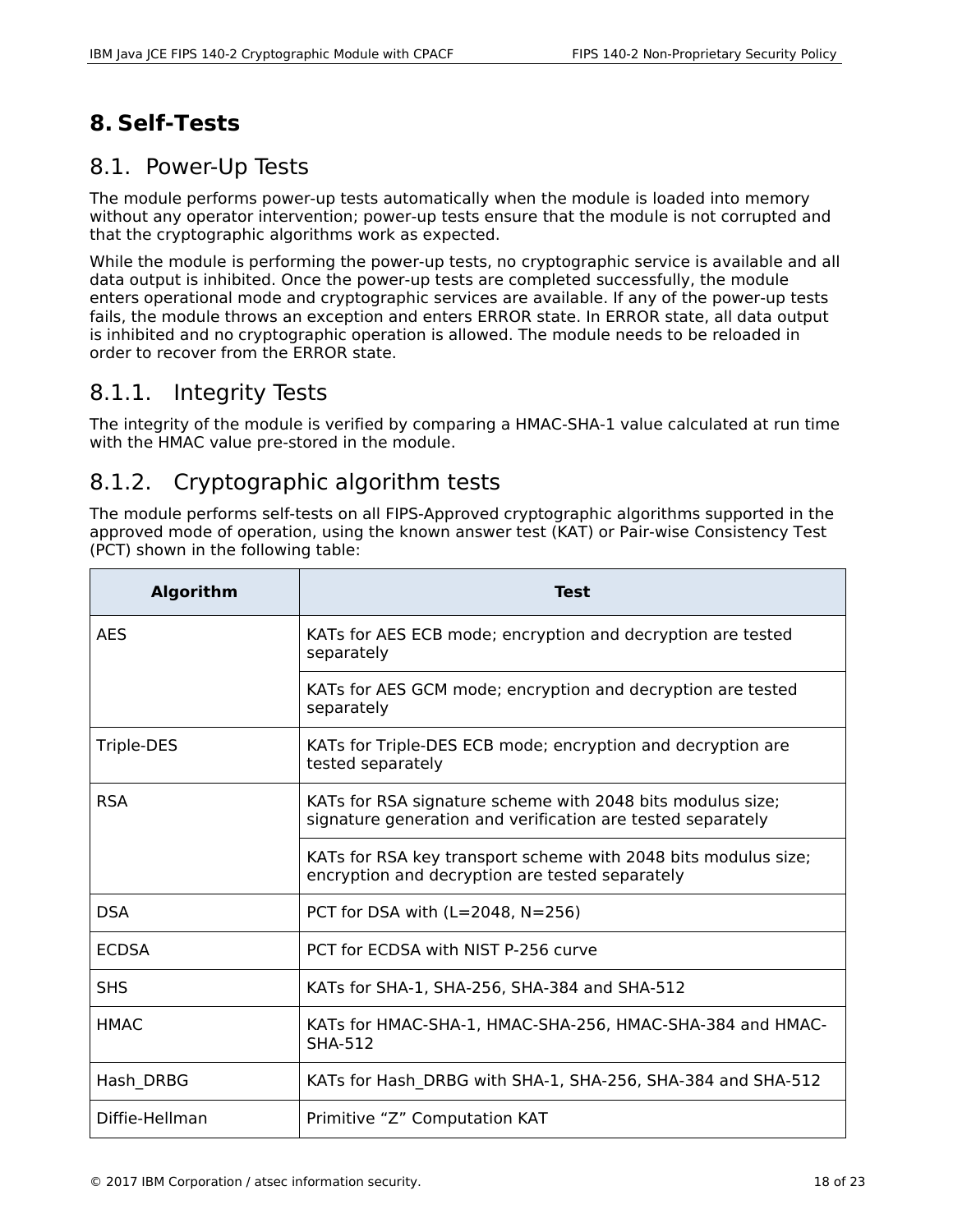| <b>Algorithm</b>             | <b>Test</b>                   |
|------------------------------|-------------------------------|
| EC Diffie-Hellman            | Primitive "Z" Computation KAT |
| NIST SP800-135 KDF in<br>TLS | Covered by KATs of SHS        |

*Table 7- Self-Tests*

## 8.2. On-Demand self-tests

The on-demand self-tests can be invoked by powering-off the module and reloading it. This performs all the cryptographic algorithm tests as listed in section 8.1.2. During the execution of the on-demand self-tests, no cryptographic service is available and all data output is inhibited. If any of the tests fails, the module will enter ERROR state.

## 8.3. Conditional Tests

The module performs conditional tests on the cryptographic algorithms shown in the following table. If any of the conditional tests fail, the module throws an exception with an error message and enters ERROR state.

| <b>Algorithm</b> | Test                                    |
|------------------|-----------------------------------------|
| <b>RSA</b>       | PCT for RSA key generation              |
| <b>DSA</b>       | PCT for DSA key generation              |
| <b>ECDSA</b>     | PCT for ECDSA key generation            |
| <b>NDRNG</b>     | Continuous Random Number Generator Test |

*Table 8 - Conditional Tests*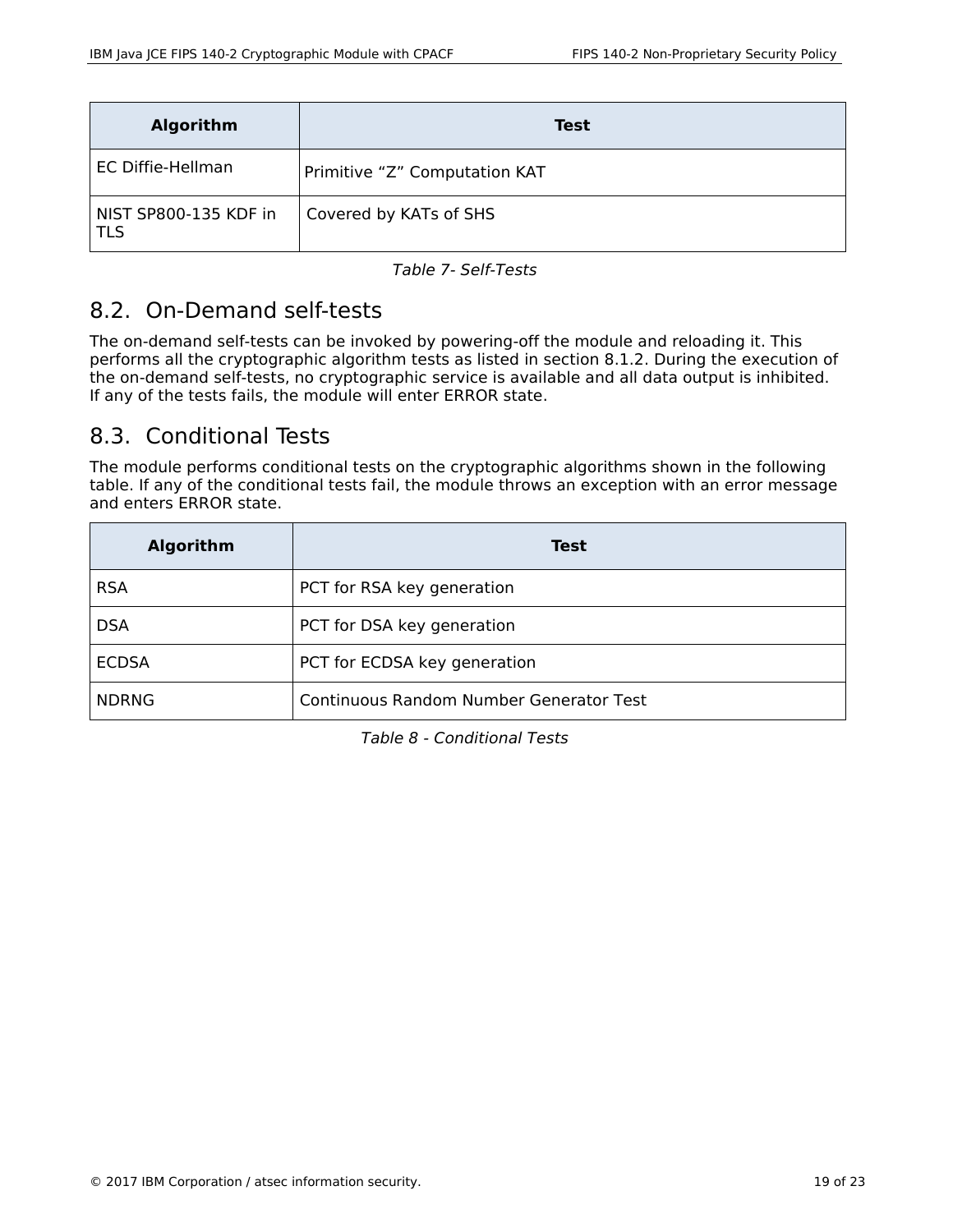## **9. Guidance**

#### 9.1. Crypto Officer Guidance

The IBMJCEFIPS provider jar file must be accessible via the Java CLASSPATH and should be installed in the directory \$JAVA\_HOME/jre/lib/ext as this is a secure location and is also automatically available via the JVM without a CLASSPATH update.

The application will be required to call the IBMJCEFIPS provider (as opposed to another JCE provider) through the normal Java 2 mechanisms such as specifically adding the provider name to the getInstance call as part of the instantiation of a cryptographic object or by placing the IBMJCEFIPS provider higher in the provider list (in java.security) and allowing the JVM to select the first provider that has the requested cryptographic capability.

#### 9.2. User Guidance

This section contains guidance for application programmers to avoid practices that could potentially compromise the secure use of this cryptographic module.

- **Key Zeroization** the zeroization method should be used to remove the key from memory when a cryptographic key object is no longer needed. While normal Java garbage collection will zeroize the key from memory as part of the object finalizer method, it is a safer coding practice to explicitly call the zeroization method when an application is finished with a key object.
- **Avoid using static objects** the Java architecture creates objects that are unique to the application, which allows for "single" user access to the cryptographic operations and data, so it is recommended that an application should not create static objects. Static objects are shared in the Java architecture and the creation of a static object would be counter to the unique object method of controlling access and data.
- In case the module's power is lost and then restored, the AES GCM key shall be redistributed.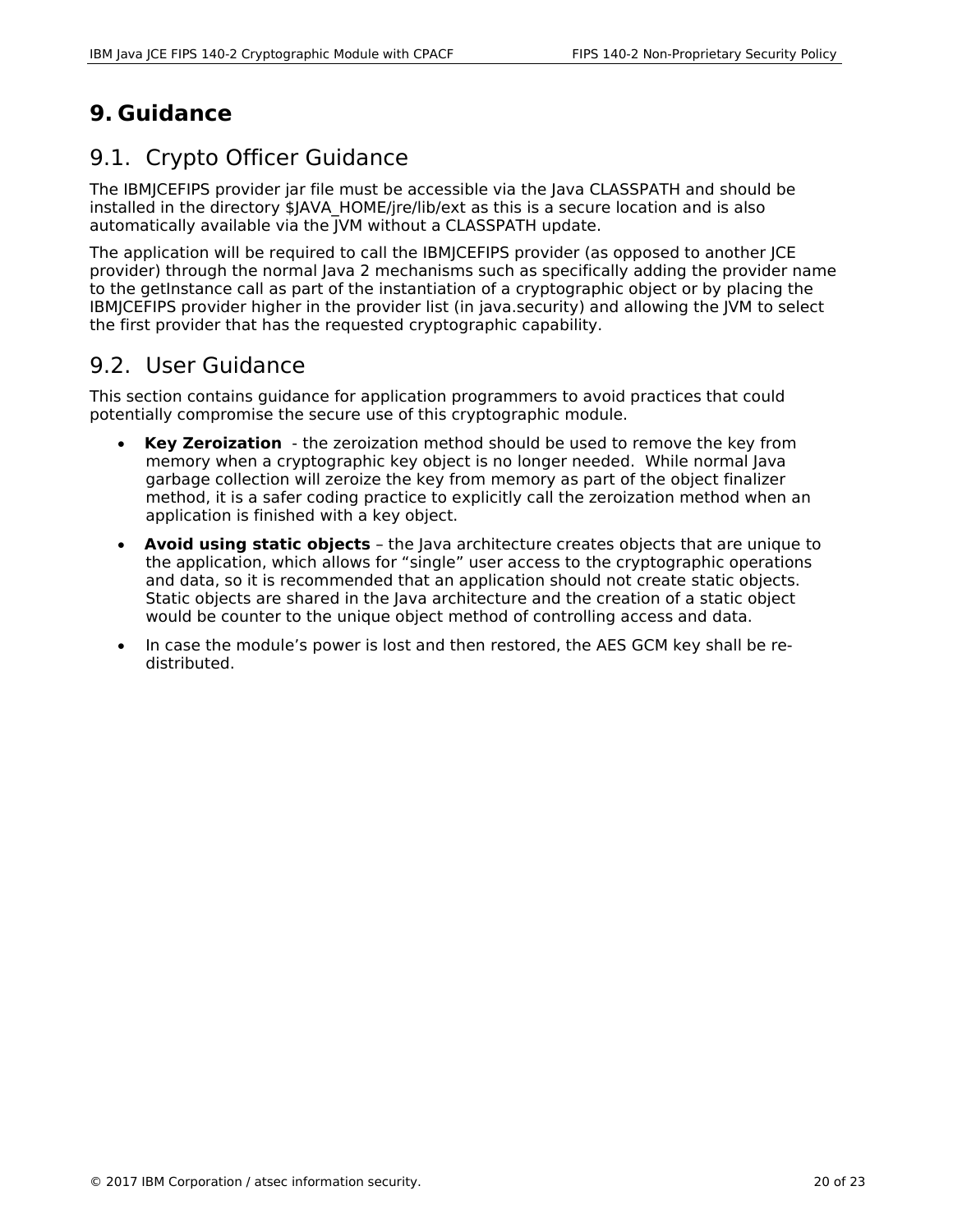#### **10. Mitigation of Other Attacks**

The module has been obfuscated using the commercial product KlassMaster. This level of optimized code makes it difficult to decompile and reuse the derived source code. IBM's tests with popular de-compilers (e.g. Jasmine) have shown that de-compiled IBMJCEFIPS code for Java code cannot be compiled and used without extensive alteration. The product KlassMaster is not part of the module and obfuscation is not a service provided by the module, instead it's a method used for secure delivery of the module.

RSA Blinding has been added to the RSA Signing and RSA encryption function to help mitigate timing attacks.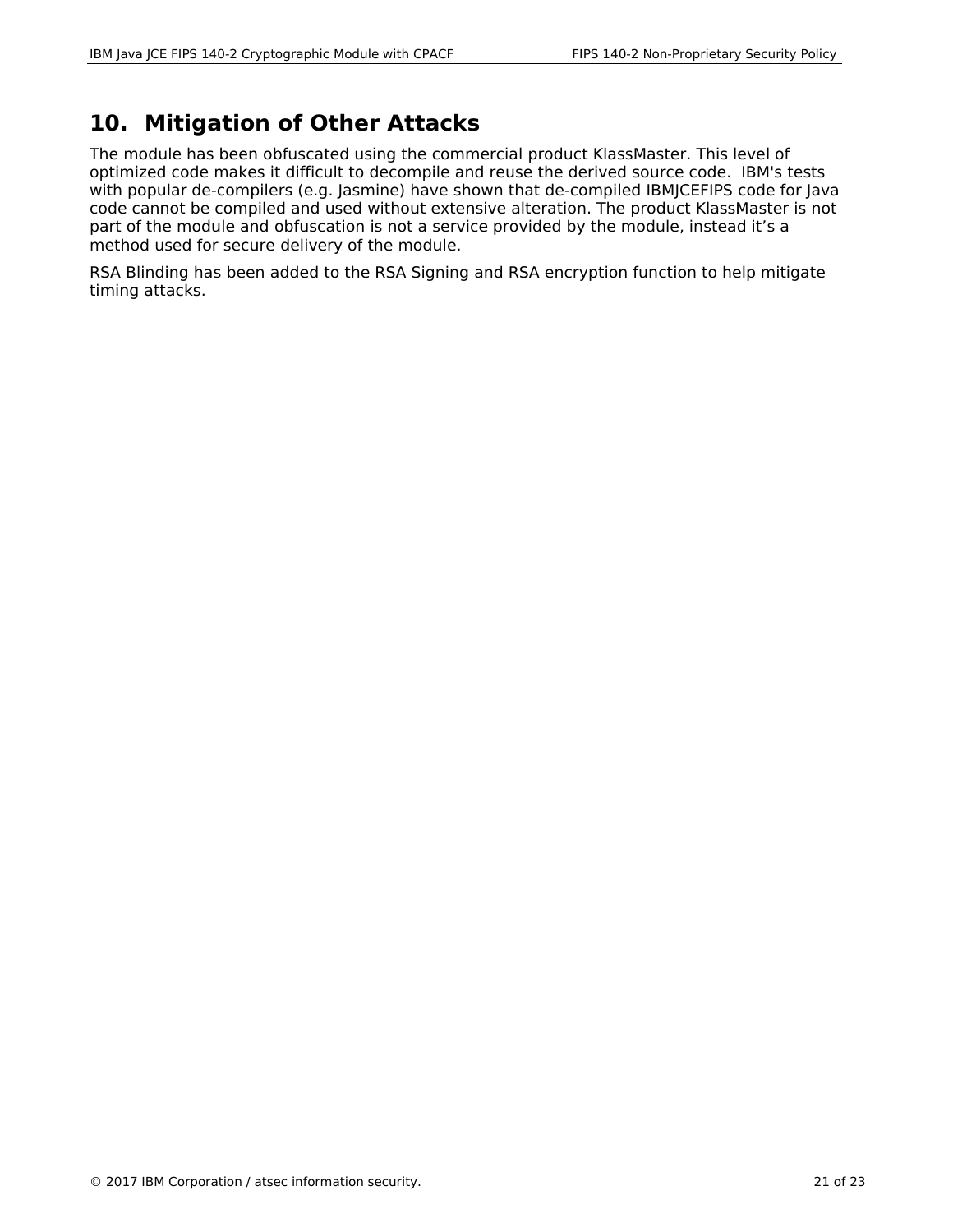# **Appendix A. Glossary and Abbreviations**

| <b>AES</b>   | <b>Advanced Encryption Standard</b>                  |
|--------------|------------------------------------------------------|
| <b>CBC</b>   | <b>Cipher Block Chaining</b>                         |
| <b>CFB</b>   | Cipher Feedback                                      |
| <b>CMVP</b>  | Cryptographic Module Validation Program              |
| <b>CPACF</b> | CP Assist for Cryptographic Function                 |
| <b>CSP</b>   | <b>Critical Security Parameter</b>                   |
| <b>DES</b>   | Data Encryption Standard                             |
| <b>DSA</b>   | Digital Signature Algorithm                          |
| <b>DRBG</b>  | Deterministic Random Bit Generator                   |
| <b>ECB</b>   | Electronic Code Book                                 |
| <b>ECC</b>   | Elliptic Curve Cryptography                          |
| <b>FFC</b>   | Finite Field Cryptography                            |
| <b>FIPS</b>  | Federal Information Processing Standards Publication |
| <b>GCM</b>   | <b>Galois Counter Mode</b>                           |
| <b>HMAC</b>  | Hash Message Authentication Code                     |
| <b>KAS</b>   | Key Agreement Schema                                 |
| KAT          | Known Answer Test                                    |
| MAC          | <b>Message Authentication Code</b>                   |
| <b>NIST</b>  | National Institute of Science and Technology         |
| <b>NDRNG</b> | Non-Deterministic Random Number Generator            |
| <b>OFB</b>   | <b>Output Feedback</b>                               |
| <b>PSS</b>   | Probabilistic Signature Scheme                       |
| <b>RNG</b>   | <b>Random Number Generator</b>                       |
| <b>RSA</b>   | Rivest, Shamir, Addleman                             |
| <b>SHA</b>   | Secure Hash Algorithm                                |
| SHS          | Secure Hash Standard                                 |